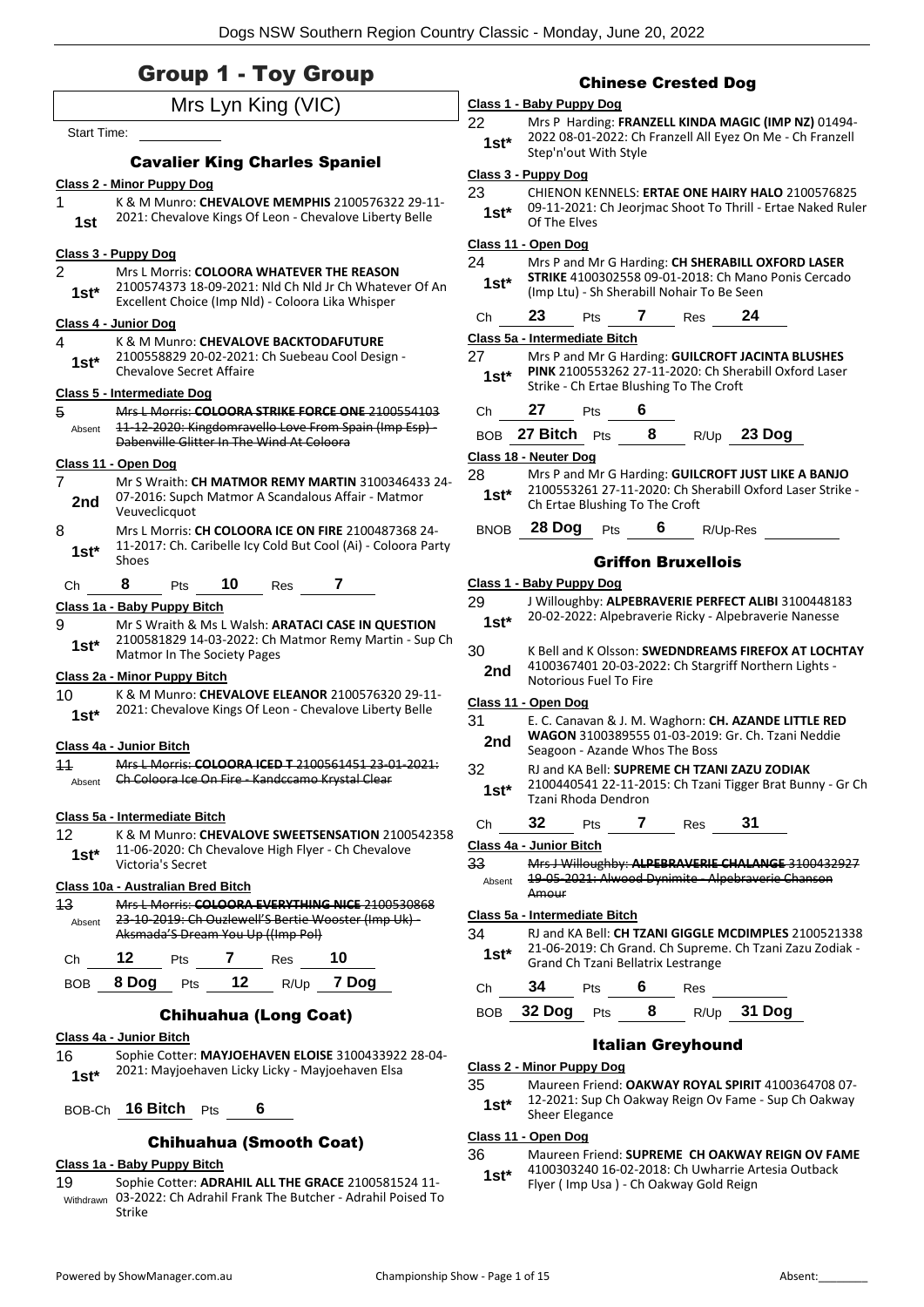

#### Pomeranian

### **Class 11 - Open Dog**

50 Denise Leo: **AM. GR. CH. AM. CH. JCH. RUS. JCH. BLR. DAN-STAR-KOM BLACK KING ( IMP USA)** TS53044001 12-06- 2020: Ch Rus, Aze, Arm, Blr, Geo, Isr, Cyp, Jch Rus Dan-Star-Kom Secret Male Love - Ch Rus Dan-Star-Kom Cheris Shed Black Dream **1st\***

BOB-Ch **50 Dog** Pts **6**

### Pug

#### **Class 1 - Baby Puppy Dog**

52 J Willoughby: **DIVINISE MOVES LKE JAGGAR** 3100444567 01-01-2022: Sup Ch Kabova True Lies - Sebandee Over The 1st<sup>\*</sup> <sup>Ul-Ul-ZU</sup><br>Rainbow

#### **Class 5 - Intermediate Dog**

- 53 D Cummings: **CH MASKERADE GUESS WHO** 2100551421
- 21-10-2020: Sup Ch Sweetess Guess I Still Love U Maskerade The Fame **1st\***

#### **Class 11 - Open Dog**

54 D Cummings: **MASKERADE PAINT IT BLACK** 2100546345 26-07-2020: Sweetess Tuxedo (Ai) - Ch Maskerade Malificent **1st\***

Ch **54** Pts **7** Res **53**

#### **Class 3a - Puppy Bitch**

55 D Cummings: **MASKERADE MISS AMERICANA** 2100569476 06-07-2021: Ch Maskerade American Gigolo - Sweetess 1st<sup>\*</sup> Up-UZ-ZUZI: Un<br>Guess My Style

#### **Class 10a - Australian Bred Bitch**

| 56     | D Cummings: MASKERADE LOVE U LIKE THAT 2100551424  |
|--------|----------------------------------------------------|
| $1st*$ | 21-10-2020: Sup Ch Sweetess Guess I Still Love U - |
|        | Maskerade The Fame                                 |

| Ch 56 Pts 7 Res 55 |  |                                |
|--------------------|--|--------------------------------|
|                    |  | BOB 54 Dog Pts 9 R/Up 56 Bitch |

#### Russian Toy (Russkiy Toy) (Smooth Haired)

#### **Class 1 - Baby Puppy Dog**

57 Debbie Blakeborough: **HEVNLEE OBERON** 5100129906 11- Absent 01-2022: Ch Hevnlee Xabo - Ch Luxurytoypaw Roxanne

#### Tibetan Spaniel

#### **Class 4 - Junior Dog**

58 Mr E &Mrs B Wyatt &Tuscamada Kennels: **TUSCAMADA ZAPA TSHA** 5100124280 26-03-2021: Gd Ch Tunamara Ruffi Tash - Tuscamada Truly Exquisite Absent

#### **Class 10 - Australian Bred Dog**

59 Mrs.M. West: **GRAND.CH.ZYNAGI CHANDO CHAMPAGNE** 2100489901 15-12-2017: Ch.Telavier Reminis - Ch.Zynagi Golden Amulat Absent

#### Ch Pts Res

**Class 11a - Open Bitch**

60 E&Mrs B A Wyatt: **CH TUNAMARA KUSHMA TSHA** 5100105848 05-05-2018: Ch Tunamara Shilotsha - Amelville

Else (Ai) Absent

Ch Pts

BOB Pts R/Up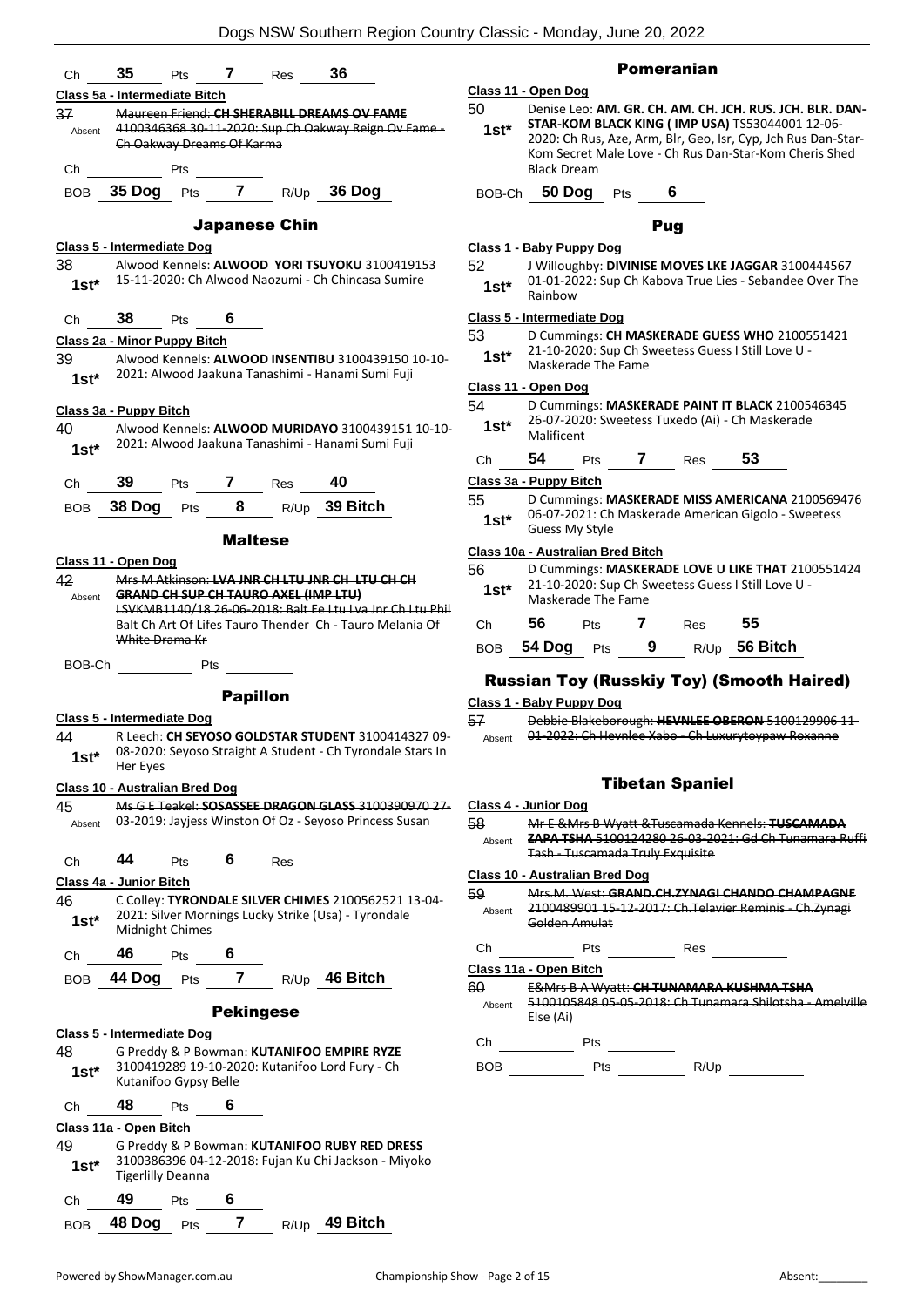### Group 1 - Specials

|                             |                                                                                                            |              | BOB 63 Bitch Pts             |     | 8                               | R/Up                                                                                           | 62 Dog   |  |
|-----------------------------|------------------------------------------------------------------------------------------------------------|--------------|------------------------------|-----|---------------------------------|------------------------------------------------------------------------------------------------|----------|--|
| Best                        | 50<br>Pomeranian                                                                                           |              |                              |     |                                 |                                                                                                |          |  |
| Pts: 25                     | Denise Leo: Am. Gr. Ch. Am. Ch. JCh. Rus. JCh. Blr. DAN-                                                   |              |                              |     |                                 | <b>Australian Terrier</b>                                                                      |          |  |
|                             | STAR-KOM BLACK KING (Imp USA)                                                                              |              | Class 1a - Baby Puppy Bitch  |     |                                 |                                                                                                |          |  |
| R/Up                        | <b>Cavalier King Charles Spaniel</b><br>8                                                                  | 65           |                              |     |                                 | Mrs V Salter & Mr P Oswald: PAXTERR ERINS DF                                                   |          |  |
| Pts: 15                     | Mrs L Morris: Ch Coloora Ice On Fire                                                                       | $1st*$       |                              |     | Cliftop Ginnys Dream At Paxterr | 5100130544 29-01-2022: Ch. Mittlesista Smarty                                                  |          |  |
| <b>Baby</b>                 | 29<br><b>Griffon Bruxellois</b><br>J Willoughby: Alpebraverie Perfect Alibi                                |              |                              |     |                                 | <b>Border Terrier</b>                                                                          |          |  |
|                             |                                                                                                            |              | Class 2a - Minor Puppy Bitch |     |                                 |                                                                                                |          |  |
| Minor                       | 35<br><b>Italian Greyhound</b>                                                                             | 68           |                              |     |                                 | Mrs P and Mr G Harding: GUILCROFT NEXT TOP                                                     |          |  |
|                             | Maureen Friend: Oakway Royal Spirit                                                                        | $1st*$       |                              |     |                                 | 2100575606 11-11-2021: Sup Ch Guilcroft Espiri                                                 |          |  |
| <b>Puppy</b>                | 55<br>Pug                                                                                                  |              |                              |     |                                 | Patterdale Invogue At Croft (Ai) (Imp Nz)                                                      |          |  |
|                             | D Cummings: Maskerade Miss Americana                                                                       |              | Class 3a - Puppy Bitch       |     |                                 |                                                                                                |          |  |
| Junior                      | 46<br><b>Papillon</b>                                                                                      | 67           |                              |     |                                 | Mrs P and Mr G Harding: GUILCROFT MA BELLE<br>2100575599 04-11-2021: Grand Ch Guilcroft Ear    |          |  |
|                             | C Colley: Tyrondale Silver Chimes                                                                          | $1st*$       |                              |     |                                 | Croft - Ch Guilcroft Fifty Shades Of Blue And                                                  |          |  |
| <b>Inter</b>                | <b>Griffon Bruxellois</b><br>34                                                                            |              |                              |     |                                 | BOB-Ch 67 Bitch Pts 7 R/Up-Res 68                                                              |          |  |
|                             | RJ and KA Bell: CH Tzani Giggle McDimples                                                                  |              |                              |     |                                 |                                                                                                |          |  |
| Aus Br                      | 56<br>Pug                                                                                                  |              |                              |     |                                 | <b>Bull Terrier</b>                                                                            |          |  |
|                             | D Cummings: Maskerade Love U Like That                                                                     |              | Class 4 - Junior Dog         |     |                                 |                                                                                                |          |  |
| Open                        | 50<br>Pomeranian                                                                                           | 69           |                              |     |                                 | Lesily Johnston: CORAJOSO KHARBON KOPY 21                                                      |          |  |
|                             | Denise Leo: Am. Gr. Ch. Am. Ch. JCh. Rus. JCh. Blr. DAN-                                                   | $1st*$       |                              |     |                                 | 08-02-2021: Stardom Devils Gangstar - Corajoso                                                 |          |  |
|                             | STAR-KOM BLACK KING (Imp USA)                                                                              |              | Enigma                       |     |                                 |                                                                                                |          |  |
|                             |                                                                                                            | Ch           | 69                           | Pts | 6                               |                                                                                                |          |  |
|                             | <b>Neuter</b>                                                                                              |              | Class 2a - Minor Puppy Bitch |     |                                 |                                                                                                |          |  |
| Best                        | <b>Chinese Crested Dog</b><br>28                                                                           | 70           |                              |     |                                 | <b>S &amp; M Mackintosh: CHEWBACCA MISS ILLUMIN</b>                                            |          |  |
| Pts: 6                      | Mrs P and Mr G Harding: Guilcroft Just like A Banjo                                                        | Absent       |                              |     | Chewbacca Miss Watson           | 2100575861 18 10 2021: Chewbacca Brindle Ba                                                    |          |  |
| R/Up                        |                                                                                                            | Ch           |                              | Pts |                                 |                                                                                                |          |  |
|                             |                                                                                                            | <b>BOB</b>   | 69 Dog Pts                   |     | 6                               | R/Up                                                                                           |          |  |
|                             |                                                                                                            |              |                              |     |                                 |                                                                                                |          |  |
|                             |                                                                                                            |              |                              |     |                                 | <b>Cairn Terrier</b>                                                                           |          |  |
| Finish                      | Absent<br>11                                                                                               |              | Class 5 - Intermediate Dog   |     |                                 |                                                                                                |          |  |
|                             |                                                                                                            | 71           |                              |     |                                 | Manuela Yager: MANETLAN TOTO 3100410120                                                        |          |  |
|                             |                                                                                                            | Absent       | Charlotte                    |     |                                 | 2020: Uk Ch Brenndarcy Tinsoldat - Ch Craigend                                                 |          |  |
|                             | <b>Group 2 - Terrier Group</b>                                                                             |              |                              |     |                                 |                                                                                                |          |  |
|                             |                                                                                                            | Ch           |                              | Pts |                                 |                                                                                                |          |  |
|                             | Ms Carol Gunn (QLD)                                                                                        |              | Class 2a - Minor Puppy Bitch |     |                                 |                                                                                                |          |  |
| Start Time:                 |                                                                                                            | 72           |                              |     |                                 | Manuela Yager: MANETLAN HRH LILIBETT 3100<br>11-2021: Ch Koterana Toa - Ch Manetland Lady      |          |  |
|                             |                                                                                                            | $1st*$       |                              |     |                                 |                                                                                                |          |  |
|                             | <b>Airedale Terrier</b>                                                                                    |              | Class 4a - Junior Bitch      |     |                                 |                                                                                                |          |  |
| <u>Class 11 - Open Dog</u>  |                                                                                                            | 73           |                              |     |                                 | Manuela Yager: MANETLAN DOROTHY 3100423                                                        |          |  |
| 61                          | Robert Brooks: CH CLYDEBROOK GAELIC STAR 3100380356<br>09-09-2018: Sup Ch Clydebrook Spiced Rum (Imp Uk) - | 2nd          |                              |     |                                 | 2020: Ch Koterana Toa - Ch Craigend Royal Char                                                 |          |  |
| $1st*$                      | Clydebrook Ironic                                                                                          |              |                              |     |                                 |                                                                                                |          |  |
|                             | BOB-Ch 61 Dog<br>6<br>Pts                                                                                  | 74           |                              |     |                                 | NR Curwen: BARRAGAN JILLAROO 2100566736<br>2021: Ch Barragan Bold As Brass At Monterrez -      |          |  |
|                             |                                                                                                            | $1st^*$      |                              |     | Barragan Eyes On The Prize      |                                                                                                |          |  |
|                             | <b>American Staffordshire Terrier</b>                                                                      | Ch           | 74                           | Pts | 8                               | Res                                                                                            | 72       |  |
| <b>Class 4 - Junior Dog</b> |                                                                                                            |              | BOB 74 Bitch Pts             |     | 8                               | R/Up                                                                                           | 72 Bitch |  |
| 62<br>$1st*$                | D Heath, R Moss & P Giblisco: SAINTSOLDIER BLACK<br>ADDICTION (AI) 3100432156 21-05-2021: Buster Shining   |              |                              |     |                                 | <b>Fox Terrier (Smooth)</b>                                                                    |          |  |
|                             | Field Long Step (Imp Ita) - Ch Amdominus Eye Of The Tiger                                                  |              | Class 1 - Baby Puppy Dog     |     |                                 |                                                                                                |          |  |
| Ch                          | 62<br>6<br>Pts                                                                                             | 76           |                              |     |                                 | Mrs A & Mr P Booth & Mrs S & A Evans: PINNAC                                                   |          |  |
|                             | <b>Class 2a - Minor Puppy Bitch</b>                                                                        | Absent       |                              |     |                                 | <b>BROXDEN BOLD REASON 2100578679 05-01-20</b>                                                 |          |  |
| 63                          | Mrs Cindy Oldfield: AMSTAFFABULL RUBY RAVEN                                                                |              |                              |     |                                 | Pinnacle Me Myself And Eye (Imp Nzl) - Am Ch H                                                 |          |  |
| $1st*$                      | 2100577314 17-11-2021: Ironklad Realm Of Haides -<br>Vollblutig Carolina Dreaming{Ai}Ing                   |              |                              |     |                                 | Court Broxden Aldermen I've Loved Before (Imp                                                  |          |  |
|                             |                                                                                                            |              | Class 4a - Junior Bitch      |     |                                 |                                                                                                |          |  |
| 64                          | <u> Class 4a - Junior Bitch</u><br>D HEATH & R MOSS: JAKSONHILLS ROYAL EDITION                             | 77<br>Absent |                              |     |                                 | Miss A & Mrs S Evans: CH PINNACLE AS IF BY M<br>2100563806 08 04 2021: Ch Pinnacle He Did It ( |          |  |
| 1st                         | 3100423682 09-01-2021: Tremaine Champion Of Rings                                                          |              |                              |     |                                 | - Nz Ch Ch Pinnacle Ps Eye Love You (Nzl)                                                      |          |  |
|                             |                                                                                                            |              |                              |     |                                 |                                                                                                |          |  |

(Imp Rou) - Am Ch/ Aus Ch Royal Courts Limited Edition

|   | 65<br>$1st*$ | Mrs V Salter & Mr P Oswald: PAXTERR ERINS DREAM<br>5100130544 29-01-2022: Ch. Mittlesista Smarty Pants -<br>Cliftop Ginnys Dream At Paxterr |                       |                     |                                                                                                     |                                                          |  |  |  |  |
|---|--------------|---------------------------------------------------------------------------------------------------------------------------------------------|-----------------------|---------------------|-----------------------------------------------------------------------------------------------------|----------------------------------------------------------|--|--|--|--|
|   |              |                                                                                                                                             | <b>Border Terrier</b> |                     |                                                                                                     |                                                          |  |  |  |  |
|   |              | Class 2a - Minor Puppy Bitch                                                                                                                |                       |                     |                                                                                                     |                                                          |  |  |  |  |
|   | 68           | Mrs P and Mr G Harding: GUILCROFT NEXT TOP MODEL                                                                                            |                       |                     |                                                                                                     |                                                          |  |  |  |  |
|   | $1st*$       | 2100575606 11-11-2021: Sup Ch Guilcroft Espirit De Corps -<br>Patterdale Invogue At Croft (Ai) (Imp Nz)                                     |                       |                     |                                                                                                     |                                                          |  |  |  |  |
|   |              | Class 3a - Puppy Bitch                                                                                                                      |                       |                     |                                                                                                     |                                                          |  |  |  |  |
|   | 67<br>1st*   |                                                                                                                                             |                       |                     | Mrs P and Mr G Harding: GUILCROFT MA BELLE AMIE<br>Croft - Ch Guilcroft Fifty Shades Of Blue And    | 2100575599 04-11-2021: Grand Ch Guilcroft Early At The   |  |  |  |  |
|   | BOB-Ch       | 67 Bitch $P$ ts                                                                                                                             |                       | $\mathbf{7}$        |                                                                                                     | R/Up-Res 68 Bitch                                        |  |  |  |  |
|   |              |                                                                                                                                             |                       | <b>Bull Terrier</b> |                                                                                                     |                                                          |  |  |  |  |
|   |              | Class 4 - Junior Dog                                                                                                                        |                       |                     |                                                                                                     |                                                          |  |  |  |  |
|   | 69           |                                                                                                                                             |                       |                     |                                                                                                     | Lesily Johnston: CORAJOSO KHARBON KOPY 2100558914        |  |  |  |  |
|   | $1st*$       | Enigma                                                                                                                                      |                       |                     |                                                                                                     | 08-02-2021: Stardom Devils Gangstar - Corajoso Advocates |  |  |  |  |
|   | Сh           | 69<br><b>Pts</b>                                                                                                                            | 6                     |                     |                                                                                                     |                                                          |  |  |  |  |
|   |              | Class 2a - Minor Puppy Bitch                                                                                                                |                       |                     |                                                                                                     |                                                          |  |  |  |  |
|   | 70.          |                                                                                                                                             |                       |                     |                                                                                                     | S & M Mackintosh: CHEWBACCA MISS ILLUMINATION (AI)       |  |  |  |  |
|   | Absent       | 2100575861 18 10 2021: Chewbacca Brindle Bandit-                                                                                            |                       |                     |                                                                                                     |                                                          |  |  |  |  |
|   |              | Chewbacca Miss Watson                                                                                                                       |                       |                     |                                                                                                     |                                                          |  |  |  |  |
|   | Ch           | Pts                                                                                                                                         |                       |                     |                                                                                                     |                                                          |  |  |  |  |
|   |              |                                                                                                                                             |                       |                     |                                                                                                     |                                                          |  |  |  |  |
|   | BOB.         | 69 Dog Pts                                                                                                                                  | $6\overline{6}$       |                     | R/Up                                                                                                |                                                          |  |  |  |  |
|   |              |                                                                                                                                             | <b>Cairn Terrier</b>  |                     |                                                                                                     |                                                          |  |  |  |  |
|   |              | Class 5 - Intermediate Dog                                                                                                                  |                       |                     |                                                                                                     |                                                          |  |  |  |  |
|   | 71           | Manuela Yager: MANETLAN TOTO 3100410120 12-05-                                                                                              |                       |                     |                                                                                                     |                                                          |  |  |  |  |
|   | Absent       |                                                                                                                                             |                       |                     | 2020: Uk Ch Brenndarcy Tinsoldat - Ch Craigend Royal                                                |                                                          |  |  |  |  |
|   |              | Charlotte                                                                                                                                   |                       |                     |                                                                                                     |                                                          |  |  |  |  |
|   | Ch           | Pts                                                                                                                                         |                       |                     |                                                                                                     |                                                          |  |  |  |  |
|   |              | Class 2a - Minor Puppy Bitch                                                                                                                |                       |                     |                                                                                                     |                                                          |  |  |  |  |
|   | 72           |                                                                                                                                             |                       |                     |                                                                                                     | Manuela Yager: MANETLAN HRH LILIBETT 3100441441 07-      |  |  |  |  |
|   | $1st^*$      |                                                                                                                                             |                       |                     | 11-2021: Ch Koterana Toa - Ch Manetland Lady Bartum                                                 |                                                          |  |  |  |  |
|   |              | Class 4a - Junior Bitch                                                                                                                     |                       |                     |                                                                                                     |                                                          |  |  |  |  |
|   | 73           |                                                                                                                                             |                       |                     |                                                                                                     | Manuela Yager: MANETLAN DOROTHY 3100423799 26-12-        |  |  |  |  |
| 6 | 2nd          |                                                                                                                                             |                       |                     | 2020: Ch Koterana Toa - Ch Craigend Royal Charlotte                                                 |                                                          |  |  |  |  |
|   |              |                                                                                                                                             |                       |                     |                                                                                                     |                                                          |  |  |  |  |
|   | 74           |                                                                                                                                             |                       |                     | NR Curwen: BARRAGAN JILLAROO 2100566736 06-06-<br>2021: Ch Barragan Bold As Brass At Monterrez - Ch |                                                          |  |  |  |  |
|   | $1st*$       | Barragan Eyes On The Prize                                                                                                                  |                       |                     |                                                                                                     |                                                          |  |  |  |  |

Ch **63** Pts **7** Res **64**

| BOB 74 Bitch Pts |  | $R/Up$ 72 Bitch |
|------------------|--|-----------------|
|                  |  |                 |

### Fox Terrier (Smooth)

|              | <u>. VA TULIUI (VIIIVULII)</u>                                                                                                                                                                                           |
|--------------|--------------------------------------------------------------------------------------------------------------------------------------------------------------------------------------------------------------------------|
|              | Class 1 - Baby Puppy Dog                                                                                                                                                                                                 |
| 76<br>Absent | Mrs A & Mr P Booth & Mrs S & A Evans: <b>PINNACLE</b><br>BROXDEN BOLD REASON 2100578679 05-01-2022: Sup Ch<br>Pinnacle Me Myself And Eye (Imp NzI) - Am Ch Hampton<br>Court Broxden Aldermen I've Loved Before (Imp Usa) |
|              | Class 4a - Junior Bitch                                                                                                                                                                                                  |
| 77<br>Absent | Miss A & Mrs S Evans: CH PINNACLE AS IF BY MAGIC<br>2100563806 08 04 2021: Ch Pinnacle He Did It On Purpoise<br><del>- Nz Ch Ch Pinnacle Ps Eye Love You (Nzl)</del>                                                     |

BOB-Ch Pts

(Imp Usa)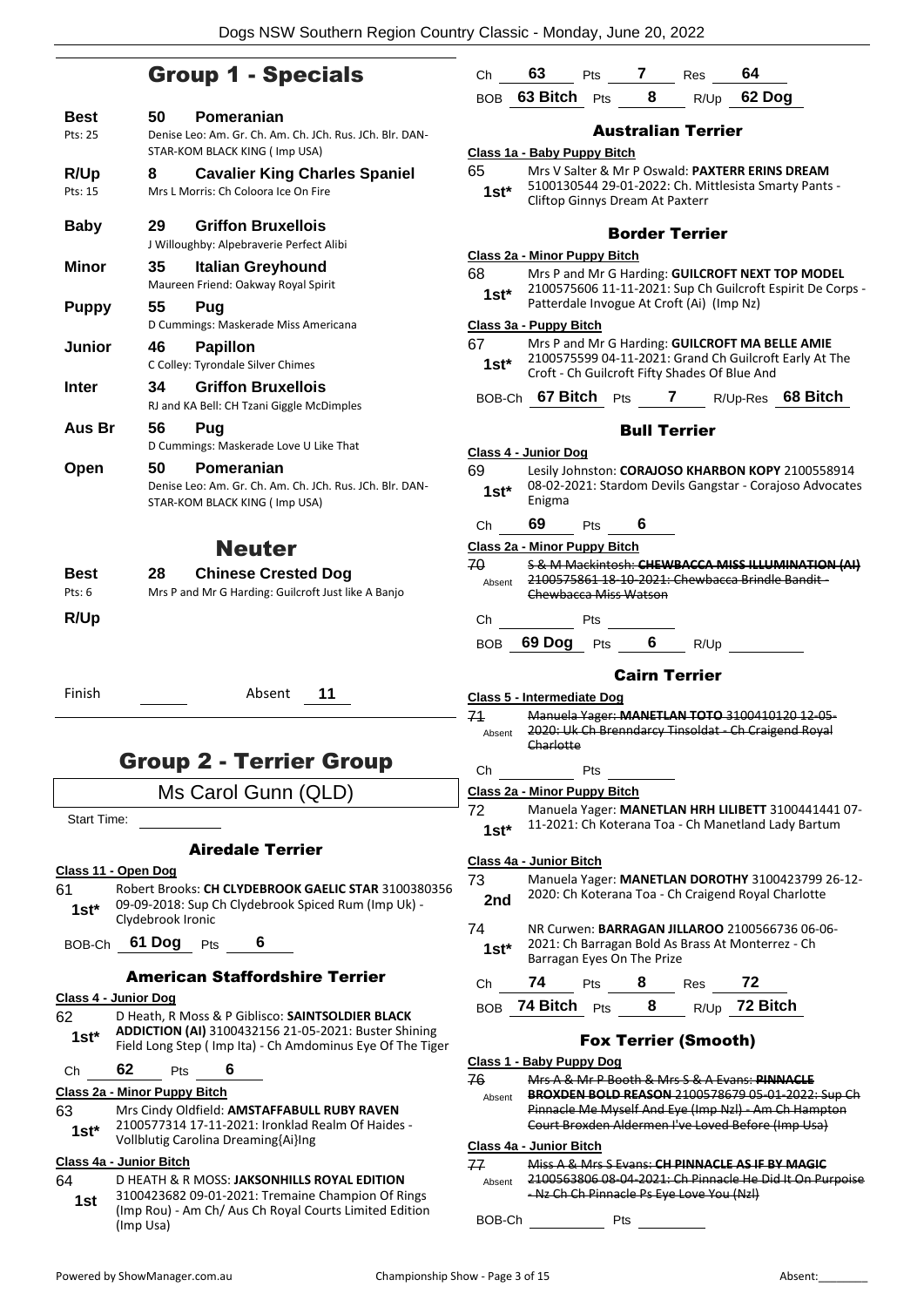|            | <b>Irish Terrier</b>                                                                                           |
|------------|----------------------------------------------------------------------------------------------------------------|
|            | Class 5 - Intermediate Dog                                                                                     |
| 78         | K henderson: CH. TAWNYOAK MAJOR FORKELLINGTON                                                                  |
| Absent     | (AI) 2100526989 27-08-2019: Aust Ch Kellington Major                                                           |
|            | General - Aust Ch Merrymac Trade Wind (Imp Swe)                                                                |
|            | Class 10 - Australian Bred Dog                                                                                 |
| 79         | Ruth Elkner: GR CH SHANNAWONNA MAN OF MY DREAMS                                                                |
| Absent     | 3100351864 02-01-2017: Dk Uch.No Uch.C.I.B Se Uch.                                                             |
|            | Merrymac O'sullivan - Ch Merrymac Trade Wind                                                                   |
| Сh         | Pts<br>Res                                                                                                     |
|            | Class 2a - Minor Puppy Bitch                                                                                   |
| 80         | MISS K L Henderson: CEASAIR OF OTAGO (IMP NZ)                                                                  |
| $1st*$     | 0064522022 19-10-2021: Tawnyoak Balerion Ofotago -                                                             |
|            | Ruby Tuesday Of Frensham                                                                                       |
| Сh         | 80<br>6<br><b>Pts</b>                                                                                          |
| <b>BOB</b> | <b>80 Bitch</b> $P$ ts<br>$6$ R/Up                                                                             |
|            |                                                                                                                |
|            | <b>Jack Russell Terrier</b>                                                                                    |
|            | Class 5 - Intermediate Dog                                                                                     |
| 82         | MRS E A PENNESI: ZILIAM IM LORD KAMION 2100557015                                                              |
| $1st^*$    | 14-12-2020: Ziliam Snowwizzard - Ziliam Hallie                                                                 |
|            |                                                                                                                |
| Сh         | 82<br>6<br><b>Pts</b>                                                                                          |
|            | Class 1a - Baby Puppy Bitch                                                                                    |
| 84         | MRS E A PENNESI: ZILIAM IM LADY JOANNA 2100579997                                                              |
| 2nd        | 24-01-2022: Brekmar Johnny Ruffo - Ziliam Hallie                                                               |
|            |                                                                                                                |
| 85         | Ms R Menzies: KINROSE GODDESS OF GRACE 21005796622<br>10-01-2022: Ch. Lemosa Prince Harry - Wildenfox Waltzing |
| 1st*       | Grace                                                                                                          |
|            | <u> Class 10a - Australian Bred Bitch</u>                                                                      |
| 86         | Mr J Mr K Mrs J Scholz: <b>COVEJACK SEASIDE PEPPER</b>                                                         |
| 2nd        | 2100520657 21-05-2019: Irl Ch Ch Krisbos Just Do It Irl Jun                                                    |
|            | Ch (Imp Irl) - Grand Ch Covejack Winkipop                                                                      |
| 87         | Ms R Menzies: CH.WILDENFOX WALTZING GRACE                                                                      |
| 1st*       | 2100548867 27-08-2020: Bekmar Johnny Ruffo - Wildenfox                                                         |
|            | <b>Waltzing Matilda</b>                                                                                        |
| Сh         | 87<br>86<br>$\overline{7}$<br>Pts<br>Res                                                                       |
|            | BOB 87 Bitch Pts 8<br>$R/Up$ 82 Dog                                                                            |
|            |                                                                                                                |
|            | <b>Lakeland Terrier</b>                                                                                        |
|            | Class 5 - Intermediate Dog                                                                                     |
| 88         | Robert Brooks: CH UPINAIR THE TROOPER 2100526226 02-                                                           |
| $1st^*$    | 08-2019: Ch Upinair The Kinslayer - Ch Kauricottage Ytk My<br>Horizon (Imp Nz)                                 |
|            |                                                                                                                |
| BOB-Ch     | 88 Dog Pts<br>6                                                                                                |
|            | <b>Manchester Terrier</b>                                                                                      |
|            |                                                                                                                |
| 89         | <u> Class 3a - Puppy Bitch</u><br>Janet Palmer: ROSEMERTA FYNAL ECHO 3100436822 05-                            |
|            | 09-2021: Windypark Grand Final - Grand Champion Ch                                                             |
| $1st*$     | Rosemerta Chyna Black Rn                                                                                       |
| BOB-Ch     | 89 Bitch Pts<br>6 $R/Up-Res$                                                                                   |
|            | Class 18a - Neuter Bitch                                                                                       |
| 90         | Janet Palmer: AUST & NEUT CH DIXIEDALY SAVVY GAL CD                                                            |
| $1st^*$    | RA 7100031479 03-03-2014: Dixiedaly Citizen Kane -                                                             |
|            | Dixiedaly Gypsy Rose                                                                                           |

BNOB **90 Bitch** Pts **6** R/Up-Res

#### Staffordshire Bull Terrier

|              |                                                                                                                                    |            |   | ********************************** |  |
|--------------|------------------------------------------------------------------------------------------------------------------------------------|------------|---|------------------------------------|--|
|              | Class 10a - Australian Bred Bitch                                                                                                  |            |   |                                    |  |
| 96<br>$1st*$ | Sam Maruca: BORSTAFF DOLCE VALENTINA 3100349725<br>24-11-2016: Ch Stanbury Strike The Stars - Borstaff Hey<br><b>Heather Hunee</b> |            |   |                                    |  |
|              | BOB-Ch 96 Bitch                                                                                                                    | <b>Pts</b> | 6 | R/Up-Res                           |  |

#### **Class 18a - Neuter Bitch**

98 Mr S & Mrs J Maruca: **GONOFF THE PERFECT STORM** 2100515875 28-02-2019: Widgee Above The Law - Borstaff 1st<sup>\*</sup> <sup>2100515875</sup><br>
Dolce Valentina

#### BNOB **98 Bitch** Pts **6** R/Up-Res

| АS             |                                |                                                                                                                                                        |   | <b>Tenterfield Terrier</b> |                                                                                               |                                                      |  |  |  |
|----------------|--------------------------------|--------------------------------------------------------------------------------------------------------------------------------------------------------|---|----------------------------|-----------------------------------------------------------------------------------------------|------------------------------------------------------|--|--|--|
|                | Class 1 - Baby Puppy Dog       |                                                                                                                                                        |   |                            |                                                                                               |                                                      |  |  |  |
| 99<br>Absent   |                                | Yarraview Hideaway Baby                                                                                                                                |   |                            | Mr E & Mrs B Wyatt: YARRAVIEW FIRE WALKER<br>2100583900.06-03-2022; Varraview Walkin On Fire- |                                                      |  |  |  |
| 100<br>$1st^*$ |                                | wendy moody & Graeme Moody: GRAWEN IMA SCOUT<br>2100580256 13-02-2022: Skalawag Oh Wow Its Mr Brown -<br>Skalawag Blackberry Tart                      |   |                            |                                                                                               |                                                      |  |  |  |
|                | Class 4 - Junior Dog           |                                                                                                                                                        |   |                            |                                                                                               |                                                      |  |  |  |
| 101<br>$1st^*$ |                                | wendy moody & Graeme Moody: SKALAWAG HOT<br><b>CHOCOLATE 3100433402 28-05-2021: Ch Nudimah</b><br>Mystical Maverick - Chskalawag Oh Wow Shes A Redhead |   |                            |                                                                                               |                                                      |  |  |  |
|                | Class 10 - Australian Bred Dog |                                                                                                                                                        |   |                            |                                                                                               |                                                      |  |  |  |
| 102<br>$1st^*$ |                                | Ch. Nudimah Glitz N Glamour                                                                                                                            |   |                            | Geoffrey & Cheryl Coyte: AUST.CH. LACHLANPARK MAN                                             | OH MAN 2100471558 26-02-2017: Ch. Gumhaven Mozzie -  |  |  |  |
|                | Class 11 - Open Dog            |                                                                                                                                                        |   |                            |                                                                                               |                                                      |  |  |  |
| 103<br>$1st^*$ |                                | Ch. Nudimah Glitz N Glamour                                                                                                                            |   |                            | <b>TOWN</b> 2100433979 06-08-2015: Ch. Gumhaven Mozzie -                                      | Geoffrey & Cheryl Coyte: CH. LACHLANPARK MAN ABOUT   |  |  |  |
| Ch             | 102                            | Pts                                                                                                                                                    | 8 | <b>Res</b>                 | 103                                                                                           |                                                      |  |  |  |
|                | Class 2a - Minor Puppy Bitch   |                                                                                                                                                        |   |                            |                                                                                               |                                                      |  |  |  |
| 104<br>22      |                                |                                                                                                                                                        |   |                            | wendy moody & Graeme Moody: ORNAC MY SURPRISE                                                 |                                                      |  |  |  |
| g<br>$1st^*$   |                                | - Ch Ornac Let Rumours Fly                                                                                                                             |   |                            |                                                                                               | 2100574628 08-10-2021: Ch Skalawag Oh Wow Look At Mr |  |  |  |
|                | Class 3a - Puppy Bitch         |                                                                                                                                                        |   |                            |                                                                                               |                                                      |  |  |  |

| 105<br>2nd    | Geoffrey & Cheryl Coyte: AUST. CH. LACHLANPARK THIS<br>GIRLS ON FIRE 2100570168 02-09-2021: Gr. Ch. Skalawag<br>Oh Wow It'S Mr Brown - Ch. Lachlanpark Brown Eyed Girl |
|---------------|------------------------------------------------------------------------------------------------------------------------------------------------------------------------|
| 106<br>$1st*$ | Mrs S G Underwood: ORNAC HANNAH MONTANNA<br>2100574627 08-10-2021: Ch Skalawag Oh Wow Look At Me<br>- Ch Ornac Let Rumours Fly                                         |

| Ch $106$ Pts       | 8 | Res <sub>p</sub> | - 104            |
|--------------------|---|------------------|------------------|
| BOB 102 Dog Pts 11 |   |                  | $R/Up$ 106 Bitch |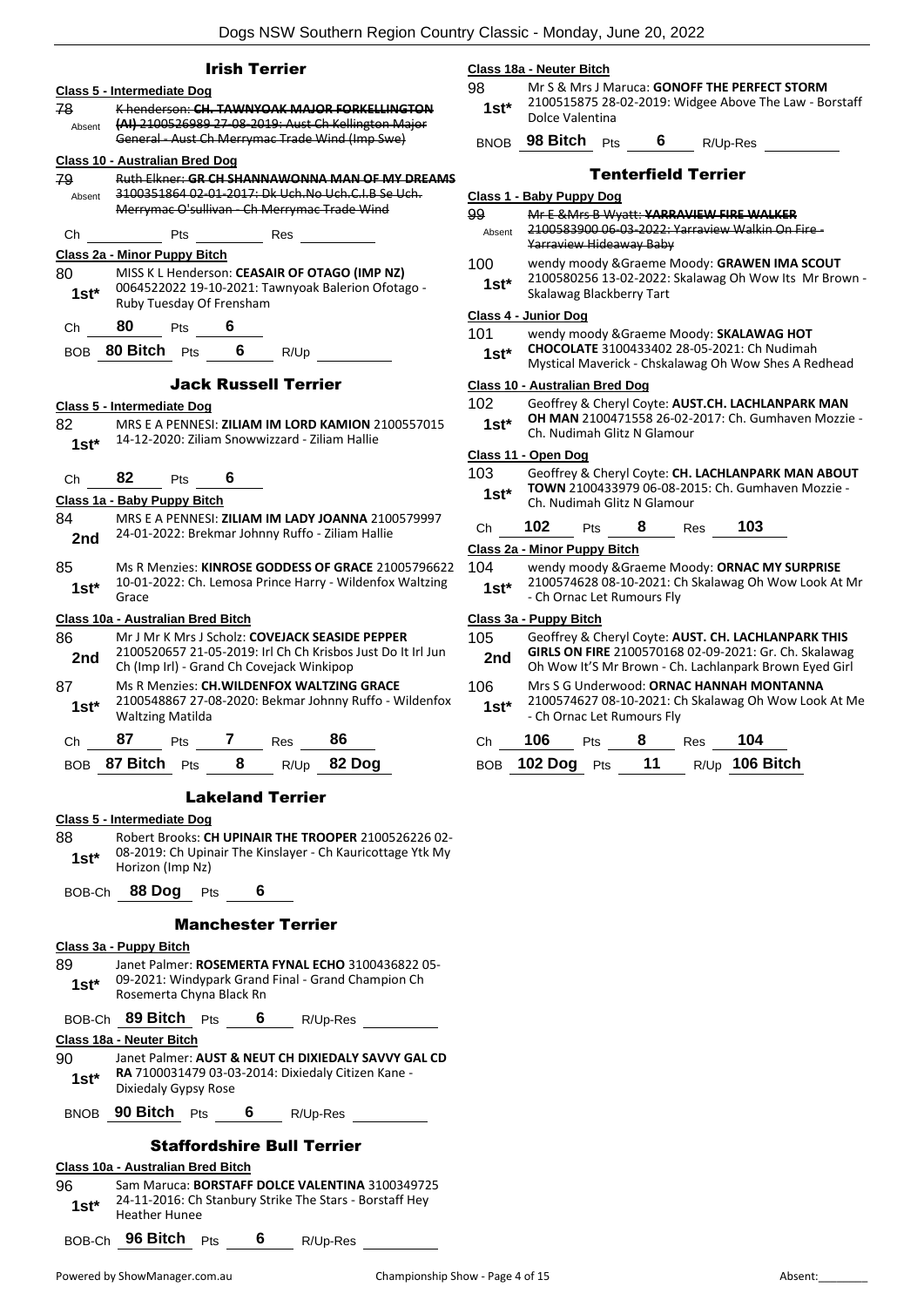### Group 2 - Specials

| <b>Best</b><br>Pts: 25 | 74  | <b>Cairn Terrier</b><br>NR Curwen: Barragan Jillaroo                         |
|------------------------|-----|------------------------------------------------------------------------------|
| R/Up<br>Pts: 15        | 61  | <b>Airedale Terrier</b><br>Robert Brooks: Ch Clydebrook Gaelic Star          |
| <b>Baby</b>            | 65  | <b>Australian Terrier</b><br>Mrs V Salter & Mr P Oswald: Paxterr Erins Dream |
| Minor                  | 80  | <b>Irish Terrier</b><br>MISS K L Henderson: CEASAIR OF OTAGO (IMP NZ)        |
| <b>Puppy</b>           | 67. | <b>Border Terrier</b><br>Mrs P and Mr G Harding: Guilcroft Ma Belle Amie     |
| Junior                 | 74  | <b>Cairn Terrier</b><br>NR Curwen: Barragan Jillaroo                         |
| Inter                  | 88  | <b>Lakeland Terrier</b><br>Robert Brooks: Ch Upinair The Trooper             |
| Aus Br                 | 87  | <b>Jack Russell Terrier</b><br>Ms R Menzies: CH. Wildenfox Waltzing Grace    |
| Open                   | 61  | Airedale Terrier<br>Robert Brooks: Ch Clydebrook Gaelic Star                 |
|                        |     | <b>Neuter</b>                                                                |
| Best                   | 90  | <b>Manchester Terrier</b>                                                    |

Pts: 7 Janet Palmer: Aust & Neut Ch Dixiedaly Savvy Gal CD RA **R/Up 98 Staffordshire Bull Terrier** Mr S & Mrs J Maruca: Gonoff The Perfect Storm

Finish Absent **7**

### Group 3 - Gundog Group

#### Ms Lesley Fairhall (VIC)

Start Time:

#### Clumber Spaniel

#### **Class 4 - Junior Dog**

- 107 Janelle beaumont: **CH CAROHN TOTAL GENIUS** 3100430366 03-05-2021: Evinvenine Nine Genius Tricks -
- Ch Westobri Pure Dazzle **1st\***

BOB-Ch **107 Dog** Pts **6**

#### Cocker Spaniel

#### **Class 1 - Baby Puppy Dog**

109 M K Kingston: **MARKAYLA MAGIC TOUCH (AI)** 2100580516 02-02-2022: Ch Kingsway Touch Of Frost - Markayla Mystic **Journey** Absent

#### **Class 5 - Intermediate Dog**

111 S Raine & E Glass: **BELCROFT WALK ON THE WILD SIDE** 3100420484 25-11-2020: Belcroft Journey To The Far Side - **1st** 3100420484 25-11-2020: Belcroft Jc<br>Sup. Ch. Belcroft Dream A Lil Dream

#### **Class 10 - Australian Bred Dog**

| 112 | S Raine & E Glass: AUST CH BELCROFT FREE TO FLY |
|-----|-------------------------------------------------|
|     |                                                 |

- 3100399471 10-10-2019: Ch Bifield Fly The Coop To Belcroft - Belcroft Better Believe It **1st\***
- **Class 11 - Open Dog**

#### 113 D & M BELLAMY: **CHAMPION BELCROFT TAKIN' CARE OF BUSINESS** 3100362408 06-08-2017: Supreme Ch Belcroft One Man Show - Belcroft Mad About Diamonds **1st\***

| Сh                                  | 113.            | Pts                          | 8              | <b>Res</b>                               | 112                                                                                                |  |
|-------------------------------------|-----------------|------------------------------|----------------|------------------------------------------|----------------------------------------------------------------------------------------------------|--|
| Class 5a - Intermediate Bitch       |                 |                              |                |                                          |                                                                                                    |  |
| 115                                 |                 |                              |                |                                          | D & M BELLAMY: CHAMPION BELCROFT WALKING IN THE                                                    |  |
| 1st*                                |                 |                              |                |                                          | RAIN 3100420491 25-11-2020: Belcroft Jurney To The Far                                             |  |
|                                     |                 |                              |                |                                          | Side - Supreme Ch Belcroft Dream A Li'l Dream                                                      |  |
| Class 10a - Australian Bred Bitch   |                 |                              |                |                                          |                                                                                                    |  |
| 116                                 |                 |                              |                |                                          | M K Kingston: CH KINGSWAY ACT THE PART 9100011836                                                  |  |
| Absent                              |                 |                              |                |                                          | 30-11-2018: Avila Request Accepted (Nz) - Gr Ch Bellebriar                                         |  |
|                                     | Time Share      |                              |                |                                          |                                                                                                    |  |
| Class 11a - Open Bitch              |                 |                              |                |                                          |                                                                                                    |  |
| 117                                 |                 |                              |                |                                          | D & M BELLAMY: CHAMPION BELCROFT BUSINESS AS                                                       |  |
| 1st                                 |                 |                              |                | Man Show - Belcroft Mad About Diamonds   | USUAL 3100362409 06-08-2017: Supreme Ch Belcroft One                                               |  |
|                                     |                 |                              |                |                                          |                                                                                                    |  |
| Ch                                  | 115             | <b>Pts</b>                   | $\overline{7}$ | Res                                      | 117                                                                                                |  |
|                                     |                 |                              |                |                                          | BOB 115 Bitch Pts 10 $R/Up$ 113 Dog                                                                |  |
|                                     |                 |                              |                |                                          |                                                                                                    |  |
|                                     |                 |                              |                | <b>English Setter</b>                    |                                                                                                    |  |
| Class 5 - Intermediate Dog          |                 |                              |                |                                          |                                                                                                    |  |
| 118                                 |                 |                              |                |                                          | Mrs M Heritage: CH. KYBRAARON DENINE DOZER                                                         |  |
| $1st^*$                             |                 |                              |                | (Imp Can) - Nundialla Rebelwithoutacouse | 2100546429 10-08-2020: Ch Sevenoaks Canadian Spirit                                                |  |
|                                     |                 |                              |                |                                          |                                                                                                    |  |
| Ch                                  | 118             | Pts                          | 6              |                                          |                                                                                                    |  |
| Class 10a - Australian Bred Bitch   |                 |                              |                |                                          |                                                                                                    |  |
| 119                                 |                 |                              |                |                                          | Mrs M Heritage: CH KYBRAARON LIMITED EDITION                                                       |  |
| $1st^*$                             |                 |                              |                |                                          | 2100479033 23-06-2017: Ch Sevenoaks Canadian Spirit Can                                            |  |
|                                     |                 |                              |                | - Nundialla Rebel Without A Course       |                                                                                                    |  |
| Сh                                  | 119             | <b>Pts</b>                   | 6              |                                          |                                                                                                    |  |
|                                     | BOB 118 Dog Pts |                              |                |                                          | 7 $R/\bigcup_{p}$ 119 Bitch                                                                        |  |
|                                     |                 |                              |                |                                          |                                                                                                    |  |
|                                     |                 |                              |                |                                          | <b>German Shorthaired Pointer</b>                                                                  |  |
| Class 1 - Baby Puppy Dog            |                 |                              |                |                                          |                                                                                                    |  |
| 120                                 |                 |                              |                |                                          | M J & F L Park: CANAWINDRA HIGH FLYER 3100447627 15-                                               |  |
| $1st^*$                             |                 |                              |                |                                          | 02-2022: Ch Canawindra Good Times Ahead - Gr Ch                                                    |  |
|                                     |                 | Canawindra Storm In A Teacup |                |                                          |                                                                                                    |  |
| Class 4 - Junior Dog                |                 |                              |                |                                          |                                                                                                    |  |
| 121                                 |                 |                              |                |                                          | M J & F L Park: CANAWINDRA SKY LINE 3100431574 09-05-                                              |  |
| $1st*$                              |                 | Canawindra Buck N A Half     |                |                                          | 2021: Ch Canawindra Over And Over Again - Gr Ch                                                    |  |
|                                     |                 |                              |                |                                          |                                                                                                    |  |
| Class 11 - Open Dog                 |                 |                              |                |                                          | Barbara & Chris Walter: CH CANAWINDRA ROLL THE DICE                                                |  |
| 122                                 |                 |                              |                |                                          | 3100374565 26-04-2018: Ch. Brysnif I Did It My Way -                                               |  |
| $1st*$                              |                 |                              |                | Grand Ch. Canawindra Rock N And Rollin   |                                                                                                    |  |
|                                     | 122             | Pts                          | 7              |                                          | 121                                                                                                |  |
| Ch                                  |                 |                              |                | <b>Res</b>                               |                                                                                                    |  |
| <b>Class 2a - Minor Puppy Bitch</b> |                 |                              |                |                                          |                                                                                                    |  |
| 123                                 |                 |                              |                |                                          | M J & F L Park: CANAWINDRA RISE AND SHINE<br>3100440102 15-11-2021: Canawindra Over And Over Again |  |
| 1st*                                |                 |                              |                | - Gr Ch Canawindra Buck N A Half         |                                                                                                    |  |
| Class 5a - Intermediate Bitch       |                 |                              |                |                                          |                                                                                                    |  |
| 124                                 |                 |                              |                |                                          | M J & F L Park: CANAWINDRA HOT STUFF 3100401397 26-                                                |  |
| $1st^*$                             |                 |                              |                |                                          | 11-2019: Canawindra Ur Kidding Me - Ch Canawindra Sweet                                            |  |
|                                     | Georgia Brown   |                              |                |                                          |                                                                                                    |  |
| Ch                                  | 124             | Pts                          |                | 7 Res                                    | - 123                                                                                              |  |
|                                     | <b>122 Dog</b>  |                              | 9              |                                          | R/Up 124 Bitch                                                                                     |  |
| BOB                                 |                 | Pts                          |                |                                          |                                                                                                    |  |

#### Golden Retriever

#### **Class 10 - Australian Bred Dog**

129 P.Denholm: **GILENGOLD DASHINGBRIGANDINE(AI)** 2100489461 24-11-2017: Xanthos Bullet Proof (Uk) - Ch Gilengold Leonore Overture Absent

#### Ch Pts

#### **Class 4a - Junior Bitch**

131 A Quigley: **ADORINGGOLD FIREWRX ATDOMPETAN** 2100564781 16-05-2021: Giltedge Ceasar - Adoringgold Peak Of The Storm **1st\***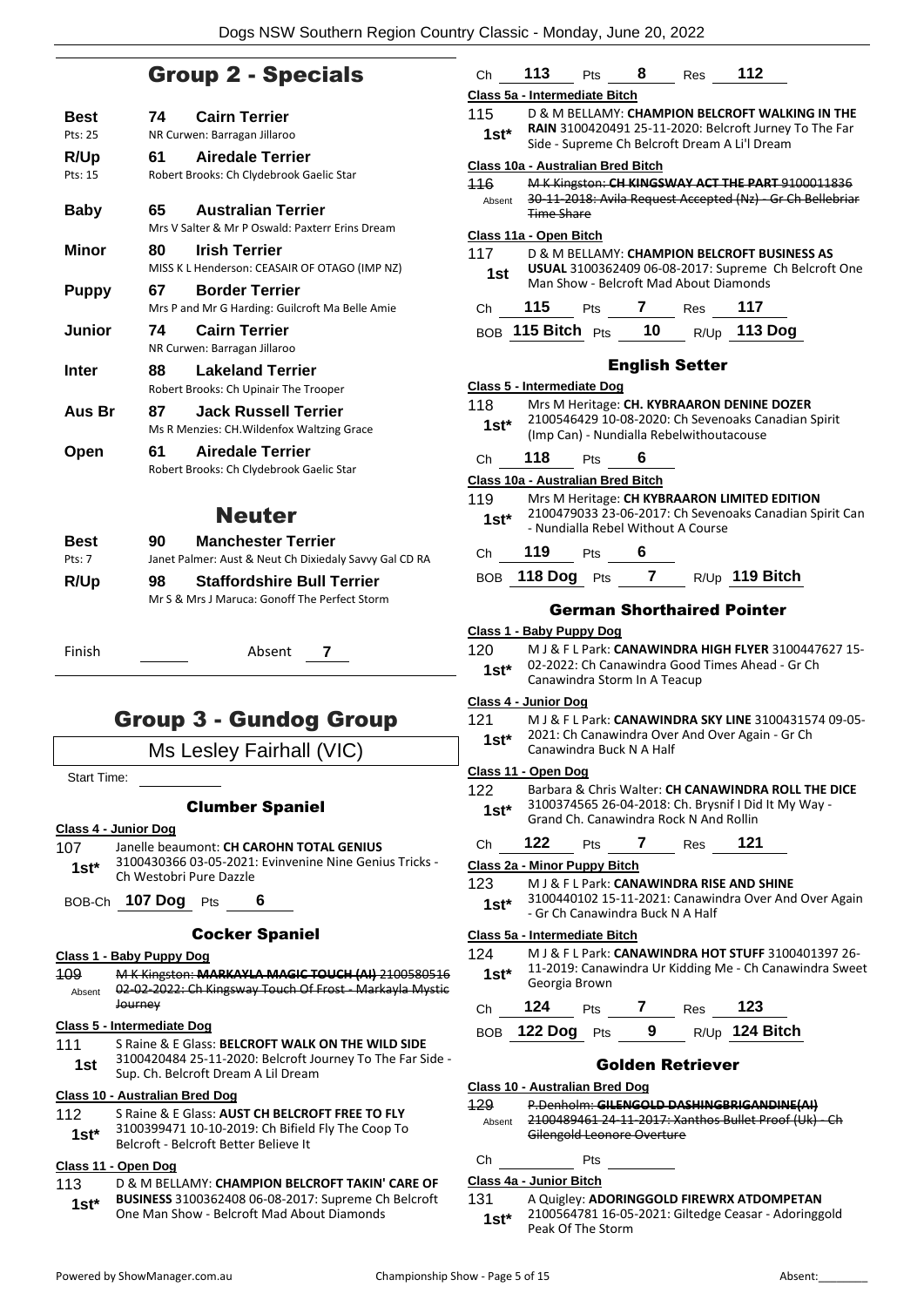|                         |                                             | Ch 131 Pts 6                   |                            |                                     |                                                                                                                  |  |
|-------------------------|---------------------------------------------|--------------------------------|----------------------------|-------------------------------------|------------------------------------------------------------------------------------------------------------------|--|
|                         |                                             | BOB 131 Bitch Pts              |                            | 6 $R/Up$                            |                                                                                                                  |  |
|                         |                                             |                                |                            | <b>Hungarian Vizsla</b>             |                                                                                                                  |  |
|                         |                                             | Class 2 - Minor Puppy Dog      |                            |                                     |                                                                                                                  |  |
| 136.<br>$1st^*$         |                                             |                                |                            | To Uk - Ponsonby Red Hot N Stunning | Janelle Willoughby: PONSONBY MEGA STAR (AI) IMP NZL<br>00146-2022 18-11-2021: Your Choice Mega Pixel (Imp Uk)    |  |
|                         |                                             | Class 10 - Australian Bred Dog |                            |                                     |                                                                                                                  |  |
| 137<br>$1st^*$          |                                             | Pelerosso Belucille            |                            |                                     | Pauline Rudd: CH. BUSHGOLD PEELII ADONIS 3100367815<br>01-12-2017: Grand Ch Riversby Baisel Banjo Rn Ccd - Ch.   |  |
|                         |                                             |                                |                            | Ch 136 Pts 7 Res 137                |                                                                                                                  |  |
|                         |                                             | Class 1a - Baby Puppy Bitch    |                            |                                     |                                                                                                                  |  |
| 1st*                    |                                             | Pelerosso Gisella              |                            |                                     | 138 Pauline Rudd: BUSHGOLD DAWNS SOUTHRN AURORA<br>3100444116 14-01-2022: Ch. Ekvar Hell Raiser - Ch.            |  |
|                         |                                             | Class 5a - Intermediate Bitch  |                            |                                     |                                                                                                                  |  |
| 139<br>$1st^*$          | Ekvar Octavia                               |                                |                            |                                     | J Willoughby: EKVAR ARICOCO STATE SECRET 3100421421<br>23-11-2020: Nz. Ch. Asterix Hero Of Folkvangr (Imp NzI) - |  |
|                         |                                             | Ch 139 Pts 6                   |                            |                                     |                                                                                                                  |  |
|                         |                                             |                                |                            |                                     | BOB 139 Bitch Pts 8 R/Up 136 Dog                                                                                 |  |
|                         |                                             |                                |                            | <b>Irish Setter</b>                 |                                                                                                                  |  |
| Class 4 - Junior Dog    |                                             |                                |                            |                                     |                                                                                                                  |  |
| 140                     |                                             |                                |                            |                                     | S Underwood: ORNAC WIZARDRY IN RED SPOTS                                                                         |  |
| 1st*                    |                                             | Ornac One More In Red Spots    |                            |                                     | 2100558119 24-12-2020: Itzmagic High Wizard Of Oz (A.I) -                                                        |  |
| Ch                      | $\begin{array}{cc} 140 \\ -140 \end{array}$ | <b>Pts</b>                     | 6                          |                                     |                                                                                                                  |  |
|                         |                                             | Class 5a - Intermediate Bitch  |                            |                                     |                                                                                                                  |  |
| 141<br>$1st^*$          | Last Kiss                                   |                                |                            |                                     | S Underwood23: ORNAC KISS MY BRITCHES 2100556612<br>15-09-2020: Ch Cianroninnis Jolly Paws - Aust Ch Ornac One   |  |
| Ch 141                  |                                             | Pts                            | 6                          |                                     |                                                                                                                  |  |
|                         | BOB 141 Bitch Pts                           |                                | $\overline{7}$             |                                     | R/Up 140 Dog                                                                                                     |  |
|                         |                                             |                                |                            | <b>Labrador Retriever</b>           |                                                                                                                  |  |
| Class 4a - Junior Bitch |                                             |                                |                            |                                     |                                                                                                                  |  |
| 147                     |                                             |                                |                            |                                     | Ms H L McPherson: <b>BONNSWAY SUMMER LIGHT</b>                                                                   |  |
| 1st*                    |                                             | <b>Bonnsway Endless Smmer</b>  |                            |                                     | 2100564566 20-05-2021: Ch. Aliasa Light My Heart - Ch.                                                           |  |
|                         |                                             | BOB-Ch 147 Bitch Pts           | $\overline{\phantom{0}}$ 6 |                                     |                                                                                                                  |  |
|                         |                                             |                                | <b>Pointer</b>             |                                     |                                                                                                                  |  |
|                         |                                             | Class 1a - Baby Puppy Bitch    |                            |                                     |                                                                                                                  |  |
| 150                     |                                             |                                |                            |                                     | Gerald J Munro: ONPOINT OH MY YOUR LOOKING                                                                       |  |
| Absent                  |                                             | Look Ch Tyeanbo Oh Me Oh My    |                            |                                     | 3100447442 28-02-2022: Sup Ch Tyeanbo Take Another                                                               |  |
|                         |                                             |                                |                            |                                     |                                                                                                                  |  |
|                         |                                             |                                |                            |                                     |                                                                                                                  |  |
|                         |                                             |                                |                            |                                     |                                                                                                                  |  |
|                         |                                             |                                |                            |                                     |                                                                                                                  |  |
|                         |                                             |                                |                            |                                     |                                                                                                                  |  |
|                         |                                             |                                |                            |                                     |                                                                                                                  |  |
|                         |                                             |                                |                            |                                     |                                                                                                                  |  |
|                         |                                             |                                |                            |                                     |                                                                                                                  |  |

### Group 3 - Specials

| Best        | 115             | <b>Cocker Spaniel</b>                                                          |
|-------------|-----------------|--------------------------------------------------------------------------------|
| Pts: 24     | RAIN            | D & M BELLAMY: Champion BELCROFT WALKING IN THE                                |
| <b>R/Up</b> | 139             | <b>Hungarian Vizsla</b>                                                        |
| Pts: 14     |                 | J Willoughby: Ekvar Aricoco state secret                                       |
| Baby        | 138             | Hungarian Vizsla                                                               |
|             |                 | Pauline Rudd: Bushgold Dawns Southrn Aurora                                    |
| Minor       | 123             | <b>German Shorthaired Pointer</b><br>M J & F L Park: Canawindra Rise And Shine |
| Junior      | 140             | <b>Irish Setter</b>                                                            |
|             |                 | S Underwood: Ornac Wizardry In Red Spots                                       |
| Inter       | 115             | <b>Cocker Spaniel</b>                                                          |
|             | RAIN            | D & M BELLAMY: Champion BELCROFT WALKING IN THE                                |
| Aus Br      | 112             | <b>Cocker Spaniel</b>                                                          |
|             |                 | S Raine & E Glass: Aust CH Belcroft Free To Fly                                |
| Open        | 113             | <b>Cocker Spaniel</b>                                                          |
|             | <b>BUSINESS</b> | D & M BELLAMY: CHAMPION BELCROFT TAKIN' CARE OF                                |
| Finish      |                 | Absent<br>4                                                                    |

### Group 4 - Hound Group

Mrs Dianne Jovanovic (QLD)

Start Time:

#### Afghan Hound

#### **Class 5 - Intermediate Dog**

- 153 Mr L& Mrs H Gibson & Miss M Heritage: **KARAKUSH FINNEAS FOGG (AI)** 2100548618 05-09-2020: Am.Ch.Am.Gr Ch. Agha Djari's Fifth Dimension Of Sura - Karakush U Know Nothin Jon Sno **1st\***
- Ch **153** Pts **6**

#### **Class 1a - Baby Puppy Bitch**

155 M Heritage: **SETTERUP SWEET TATA TOT (AI)** 2100580967 30-01-2022: Am.Ch.Ch Boanne's Valentino (Imp Usa) - Ch Karakush U Know Nothin Jon Sno Absent

#### **Class 10a - Australian Bred Bitch**

156 Miss E Bray: **AUST CH TAHKIRA MANHATTEN MOCCHA** 5100104802 22-02-2018: Ch Tahkira You Should Be So Lucky - Tahkira Strawberry Kisses Absent

#### **Class 11a - Open Bitch**

- 157 Ms J C Johnson: **CH CALAHORRA NTICO LAST WALTZ RN. TK.S.** 2100523533 07-07-2019: Ch. Calahorra Clark Gable (Ai) - Ch. Alouann Red Hot N'Sassy To Tico (Imp Uk) **1st\***
- 

Ch **157** Pts **6** Res BOB **157 Bitch** Pts **7** R/Up **153 Dog**

#### Beagle

#### **Class 5 - Intermediate Dog**

159 Andrea Coss: **BRIALEY IM SO POSH (AI)** 2100554970 08-12- 2020: D Uch Ger Ch Int Ch Dynamic Flyer's Posh Teddy - Ch **1st**\* 2020: D Uch Ger Character Character Brialey On And On

#### Ch **159** Pts **6**

**Class 2a - Minor Puppy Bitch**

160 Miss L Osmotherly: **LANGRIGG LOUISA ALCOTT (A.I)** 3100439784 23-10-2021: Maple Ridge Northern Lights (Imp

**1st** 3100439784 23-10-2021: Maple Ridge North<br>Swe ) - Ch Langrigg Hot Dam Here I Am (A.I)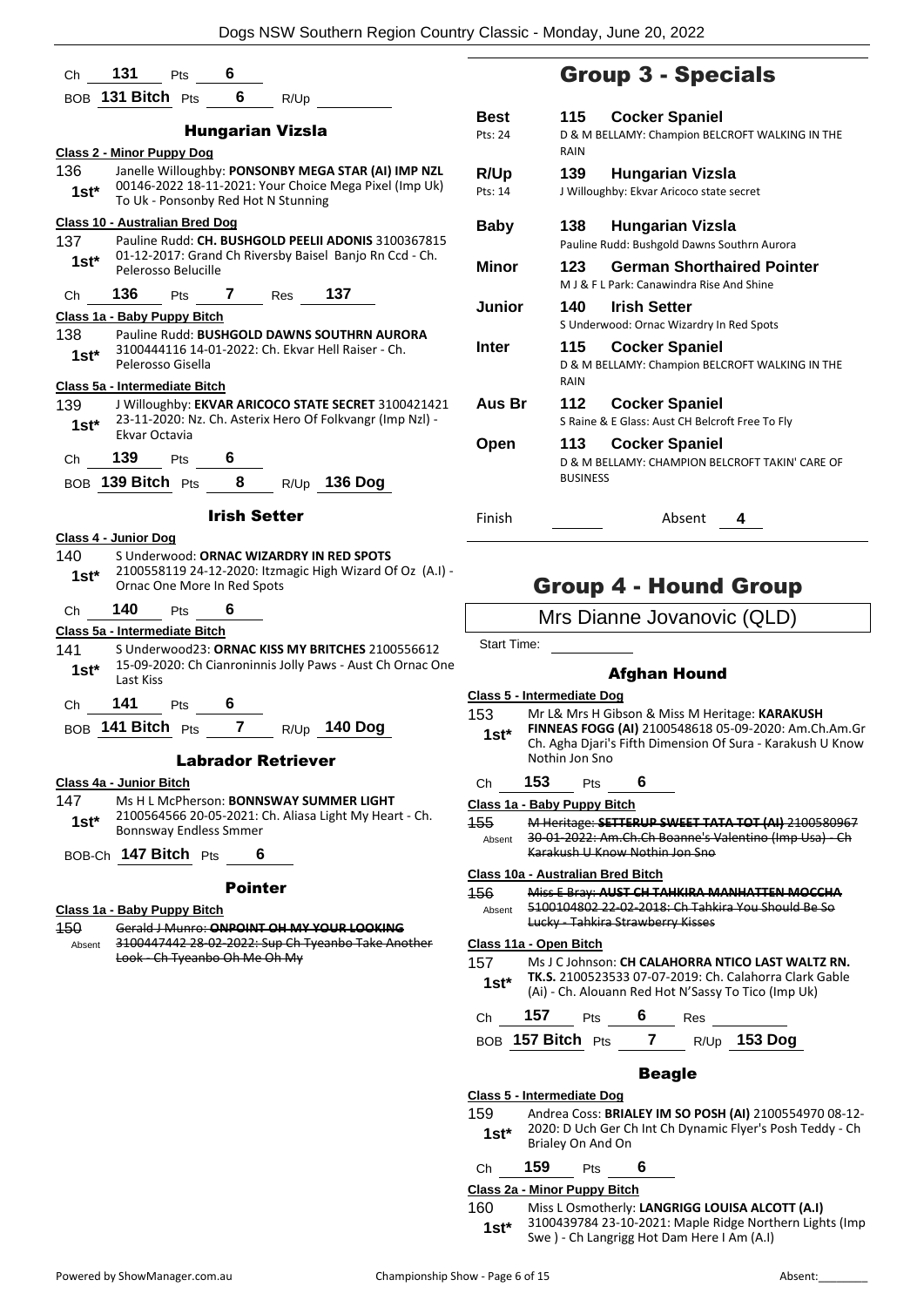#### **Class 5a - Intermediate Bitch**

#### 161 Miss L Osmotherly: **LANGRIGG LADY OF CARLISLE**

3100404778 15-01-2020: Langrigg Sparks Will Fly ( A.I ) - Ch **1st**  $\frac{5100404778 \text{ J}3-01-2020. \text{L}}{\text{Langing Class Above (A.I.)}}$ 

#### **Class 10a - Australian Bred Bitch**

162 kevin scholz: **CH BRIALEY SHES SO POSH (AI)** 2100554975 08-12-2020: Dymamic Flyer's Posh Teddy - Brialey On And On **1st\***

| (Ch | 161 | ীাs | ĸes | 160 |
|-----|-----|-----|-----|-----|
|     |     |     |     |     |

BOB **159 Dog** Pts **9** R/Up **161 Bitch**

#### Dachshund Miniature (Long Haired)

#### **Class 5 - Intermediate Dog**

- 164 Mrs S Taylor: **MITTELDAC SMOOTH CRIMINAL** 2100524390 02-07-2019: Ch Austbritz Tekahasonofjunior - Mitteldac Call 1st<sup>\*</sup> U<sub>2</sub>-U<sub>1</sub>-2019
- Ch **164** Pts **6**

#### **Class 4a - Junior Bitch**

- 165 Mrs S Kelly & Mr J Bower: **CH. NICHOLYEV CHUCKEN A WOBBLY** 2100562728 12-03-2021: Ch. Kyleah Mercury 1st\* WOBBLY 2100562728 12-03-2021:<br>Rising - Chipal Excess Of Knowledge
- Ch **165** Pts **6**
- BOB **165 Bitch** Pts **7** R/Up **164 Dog**

#### **Class 18 - Neuter Dog**

- 166 Mrs Sandra Taylor: **GR CH RN CH DYBO BAILEY OF BRIDLINGTON** 2100399415 06-01-2014: Gr Ch Mitteldac
- Merlin The Majic Man Gr Ch Dybo Mt Pretty Madeline **1st\***

BNOB **166 Dog** Pts **6** R/Up-Res

#### Dachshund Miniature (Smooth Haired)

#### **Class 4 - Junior Dog**

- 171 Rhonda McKenna: **TRUTORI YOUR SO FINE** 2100567153 20- 05-2021: Ch Regaldach Th Dark Knight At Stardayne (Ai) - 1st\* UD-2021: Ch Regaldach In Dark<br>Ch Boomhelm Suspicious Minds
- BOB-Ch **171 Dog** Pts **6**

#### Dachshund (Wire Haired)

#### **Class 2 - Minor Puppy Dog**

175 Andrea Coss: **CH DACHDOTCOM ISADORE W** 7100050335 25-10-2021: Ch Cayugaridge Molokai - Ch Sashnin Wiry Im 1st\* <sup>25-10-2021: C</sup><br>Dak Chick (Ai)

#### **Class 11 - Open Dog**

- 177 Dr Leslie A Weston: **CH BOLORIA'S CINCINNATI IMP UK**
- AT02770503 05-07-2016: Uk Ch Sunsong Whisper A Promise - Boloria's Arabella **1st\***
- Ch **175** Pts **7** Res **177**

#### **Class 1a - Baby Puppy Bitch**

178 Dr Leslie A Weston: **CAYUGARIDGE BELL OF BORDER AI** 2100581719 07-03-2022: Uk Ch Treis Pinheiros Obi Kenobi 1st\* 2100581719 07-03-2022: OK Cr<br>Sw (Uk) - Ch Cayugaridge Leahi

#### **Class 3a - Puppy Bitch**

179 Dr Leslie A Weston and Mrs J K Todd: **DACDOTCOM IVY W** 7100050339 25-10-2021: Ch Cayugaridge Molokai - Ch Shasdin I'm Dak Chic **1st\***

#### **Class 5a - Intermediate Bitch**

| 180<br>$1st*$ |     |            | Sunsong (Uk) - Ch Cayugaridge Leahi | Dr Leslie A Weston: CAYUGARIDGE VERSACE (AI)<br>2100556219 24-11-2020: Uk Ch Zlowfox Av Larhjelm At |  |
|---------------|-----|------------|-------------------------------------|-----------------------------------------------------------------------------------------------------|--|
| Ch.           | 180 | <b>Pts</b> | Res                                 | 179                                                                                                 |  |

|  | BOB $175$ Dog $P$ ts |  |  |  | R/Up 180 Bitch |
|--|----------------------|--|--|--|----------------|
|--|----------------------|--|--|--|----------------|

#### Greyhound

**Class 18 - Neuter Dog** 181 J Ramsay: **NEUT. CH. NEALES CHOICE JC** KC208916 28-05- 2011: Cosmic Rumble - Wild Tunza **1st\***

Neuter **181** Pts **6**

**Class 18a - Neuter Bitch**

| 182    | J Ramsay: NEUT. CH. YOU CAN DANCE SC KC3455 21-05- |
|--------|----------------------------------------------------|
| Absent | 2013: Cosmic Rumble Sweet Dream Baby               |

Neuter Pts

BNOB **181 Dog** Pts **6** R/Up

#### Irish Wolfhound

#### **Class 4 - Junior Dog**

- 183 Aaron Brooker & Rona Moss: **AUST. CH. MACLAOMAINN DERRYS DREAM** 2100563533 30-03-2021: Sup. Ch.
- Greycroft In Like Flynn Grand. Ch. Maclaomainn Autumn Rain **1st\***

#### **Class 5 - Intermediate Dog**

- 184 Mr R&Mrs M South&Mrs S Gendle: **CH. WULFGAR FLETCH FULL THROTTLE(AI)** 2100536743 30-01-2020: Austonley's Falcon Of Shalico(Uk) Ch Glenfels Khaleesi (Ai) Absent
- BOB-Ch **183 Dog** Pts **6** R/Up-Res

#### Portuguese Podengo Small (Smooth Haired)

#### **Class 4a - Junior Bitch**

- 187 D Hailston: **ALARUR MAKE NO MISTAKE** 4100351635 21- 01-2021: Alarves Keep N Kool Dude - Alarves Heart To 1st<sup>\*</sup> <sup>U1-20</sup><br>Heart
- BOB-Ch **187 Bitch** Pts **6**

#### Rhodesian Ridgeback

#### **Class 2 - Minor Puppy Dog**

- 188 Mr A Barter and Ms L Fletcher: **JUZRIVAL MIND YA** 
	- **BUSINESS** 2100578974 19-12-2021: Gr Ch Ozrhode Ari
	-
- 189 Mr A Barter & Ms L Fletcher: **SUP GR CH JUZRIVAL ARKAN UP** 2100439938 27-10-2015: Gr Ch Ozorhde Ari Misic Fate **1st\*** UP 2100439938 27-10-2015: Gr Q<br>Et - Ch Ridgesetter How Easy It Is
- Ch **189** Pts **7** Res **188**
- 190 Mr A Barter and Ms L Fletcher: **JUZRIVAL MAKING** 
	- **WHOOPIE (AI)** 2100578980 19-12-2021: Gr Ch Ozrhode Ari Mystic Fate Et - Ch Juzrival Eye Kandy (Ai) **1st\***

#### **Class 3a - Puppy Bitch**

191 Mr A Barter & Ms L Fletcher: **JUZRIVAL KEEPIN IT REAL** 2100568928 15-07-2021: Ch Ozrhode Californication - Ch Juzrival Amadictive **1st\***

#### **Class 11a - Open Bitch**

192 S Fletcher/ A Barter/ L Fletcher: **CH JUZRIVAL EYE KANDY (AI)** 2100519574 02-05-2019: Ch Lionsbane He'S The Boss - **1st\*** (All 2100519574 02-05-2019: Ch Lion<br>Grand Ch Ridgesetter How Easy It Is

| Ch — | 191                | <b>Pts</b> | 8 | Res | - 192            |
|------|--------------------|------------|---|-----|------------------|
|      | BOB 189 Dog Pts 10 |            |   |     | $R/Up$ 191 Bitch |

#### Saluki

**Class 3 - Puppy Dog**

193 Lavuka: **LAVUKA MARCO POLO AI** 2100577973 20-11-2021: Ch Lavuka Poetic Justice - Elarabie Oasis Qamra ( Ai ) **1st\***

Mystic Fate Et - Ch Juzrival Eye Kandy (Ai) **1st**

## **Class 10 - Australian Bred Dog**

**Class 2a - Minor Puppy Bitch**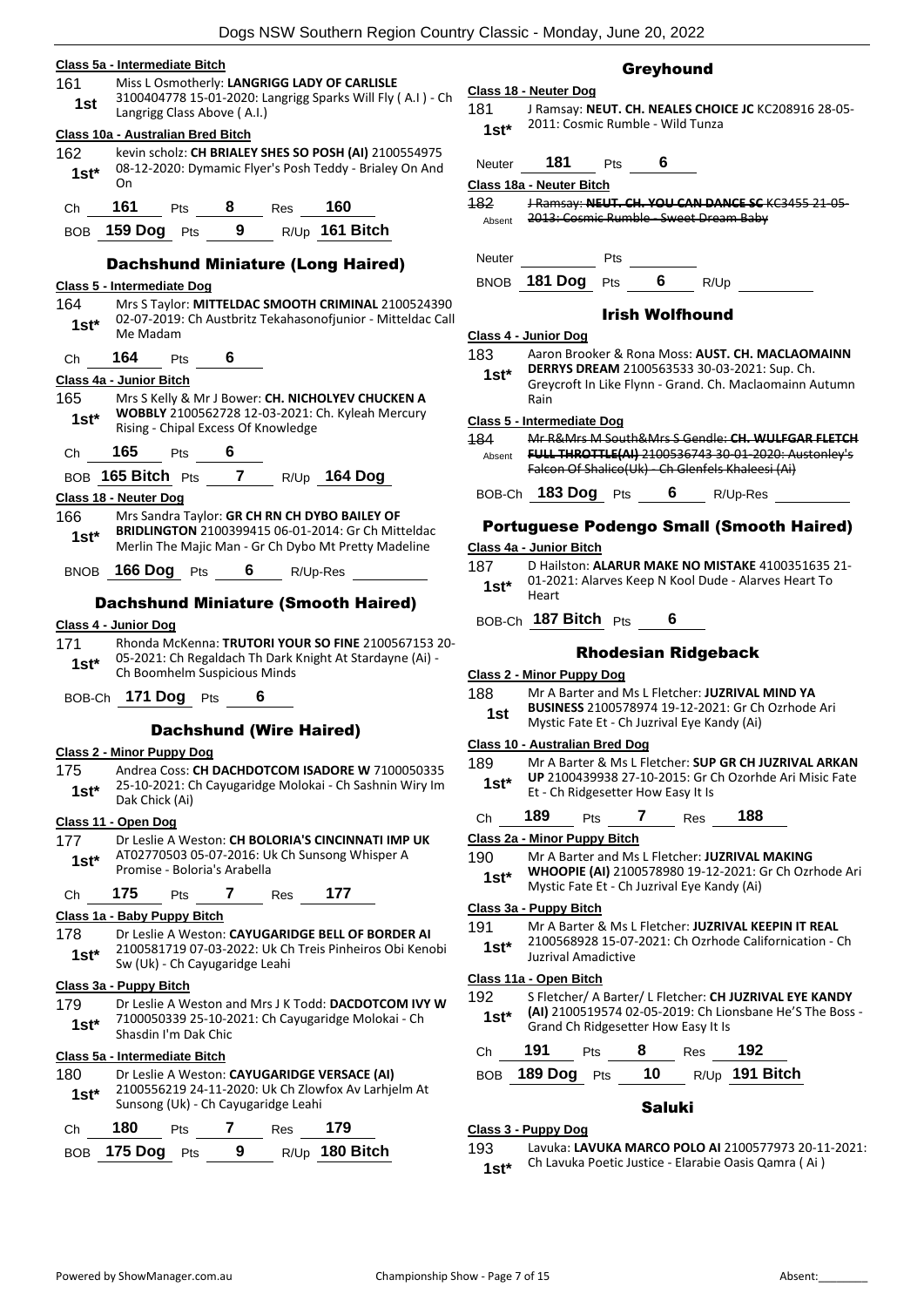| Ch             | 193                                                                                                                           | Pts | 6              |      |                                                    |                                                            |                        |
|----------------|-------------------------------------------------------------------------------------------------------------------------------|-----|----------------|------|----------------------------------------------------|------------------------------------------------------------|------------------------|
|                | Class 2a - Minor Puppy Bitch                                                                                                  |     |                |      |                                                    |                                                            |                        |
| 195<br>$1st^*$ |                                                                                                                               |     |                |      | Lavuka: LAVUKA HOCUS POCUS AI 2100577974 20-11-    | 2021: Ch Lavuka Poetic Justice - Elarabie Oasis Qamra (Ai) | <b>Best</b><br>Pts: 25 |
| Ch             | 195<br>$_{\text{BOB}}$ 195 Bitch $_{\text{Pts}}$ 7                                                                            | Pts | 6              |      | $R/Up$ 193 Dog                                     |                                                            | R/Up<br>Pts: 15        |
|                |                                                                                                                               |     | <b>Whippet</b> |      |                                                    |                                                            | Baby                   |
|                | Class 1 - Baby Puppy Dog                                                                                                      |     |                |      |                                                    |                                                            |                        |
| 197<br>1st*    |                                                                                                                               |     |                |      | 12-01-2022: Sup Ch Lavuka Dancing On My Own - Ch   | B Daines: DACHLAH I BELIEVE IN MAGIC (AI) 2100580713       | Minor                  |
|                | Dachlah Make Believe                                                                                                          |     |                |      |                                                    |                                                            | Puppy                  |
| 200            | <b>Class 10 - Australian Bred Dog</b>                                                                                         |     |                |      |                                                    |                                                            |                        |
| 1st*           | Geoffrey Mark: CH DACHLAH MR BOJANGLES 2100534512<br>14-01-2020: Sup Ch Lavuka Dancing On My Own - Ch<br>Dachlah Make Believe |     |                |      | Junior                                             |                                                            |                        |
| Ch             | 200                                                                                                                           | Pts | 6              |      |                                                    |                                                            |                        |
|                | Class 1a - Baby Puppy Bitch                                                                                                   |     |                |      |                                                    |                                                            | Inter                  |
| 202            |                                                                                                                               |     |                |      | Miss B Daines: DACHLAH IT'S ONLY MAKE BELIEVE      |                                                            |                        |
| 1st            | Own - Ch Dachlahmake Believe                                                                                                  |     |                |      | 2100580718 12-01-2022: Sup Ch Lavuka Dancing On My |                                                            | Aus Br                 |
|                | Class 4a - Junior Bitch                                                                                                       |     |                |      |                                                    |                                                            | Open                   |
| 204            |                                                                                                                               |     |                |      |                                                    | Miss B Daines: DACHLAH MAKE MINE MUSIC 2100559070          |                        |
| 1st*           | Dachlah Make Believe                                                                                                          |     |                |      | 29-01-2021: Sup Ch Lavuka Dancing On My Own - Ch   |                                                            |                        |
| Ch             | 204                                                                                                                           | Pts | 6              |      |                                                    |                                                            |                        |
|                | BOB 204 Bitch Pts                                                                                                             |     | 7              | R/Up | <b>200 Dog</b>                                     |                                                            |                        |

### Group 4 - Specials

| Best<br>Pts: 25 | 183                 | <b>Irish Wolfhound</b><br>Aaron Brooker & Rona Moss: AUST, CH. Maclaomainn             |
|-----------------|---------------------|----------------------------------------------------------------------------------------|
|                 | Derrys Dream        |                                                                                        |
| <b>R/Up</b>     | 189                 | <b>Rhodesian Ridgeback</b>                                                             |
| Pts: 15         |                     | Mr A Barter & Ms L Fletcher: SUP GR CH Juzrival Arkan up                               |
| <b>Baby</b>     | 178                 | Dachshund (Wire Haired)<br>Dr Leslie A Weston: Cayugaridge Bell of Border AI           |
| Minor           | 195                 | Saluki<br>Lavuka: Lavuka Hocus Pocus Al                                                |
| <b>Puppy</b>    | 191                 | <b>Rhodesian Ridgeback</b><br>Mr A Barter & Ms L Fletcher: Juzrival Keepin It Real     |
| Junior          | 183<br>Derrys Dream | <b>Irish Wolfhound</b><br>Aaron Brooker & Rona Moss: AUST, CH. Maclaomainn             |
| Inter           | 159                 | <b>Beagle</b><br>Andrea Coss: Brialey Im So Posh (AI)                                  |
| Aus Br          | 189                 | <b>Rhodesian Ridgeback</b><br>Mr A Barter & Ms L Fletcher: SUP GR CH Juzrival Arkan up |
| Open            | 157<br>TK.S.        | Afghan Hound<br>Ms J C Johnson: CH CALAHORRA NTICO LAST WALTZ RN.                      |
|                 |                     | Neuter                                                                                 |

| <b>Best</b><br>Pts: 7 | <b>Dachshund Miniature (Long</b><br>Haired)<br>166<br>Mrs Sandra Taylor: GR Ch RN CH Dybo Bailey of Bridlington |                                                   |  |  |  |  |
|-----------------------|-----------------------------------------------------------------------------------------------------------------|---------------------------------------------------|--|--|--|--|
| R/Up                  | 181                                                                                                             | Greyhound<br>J Ramsay: Neut. Ch. Neales Choice JC |  |  |  |  |
| Finish                |                                                                                                                 | Absent                                            |  |  |  |  |

### Group 5 - Working Dog Group

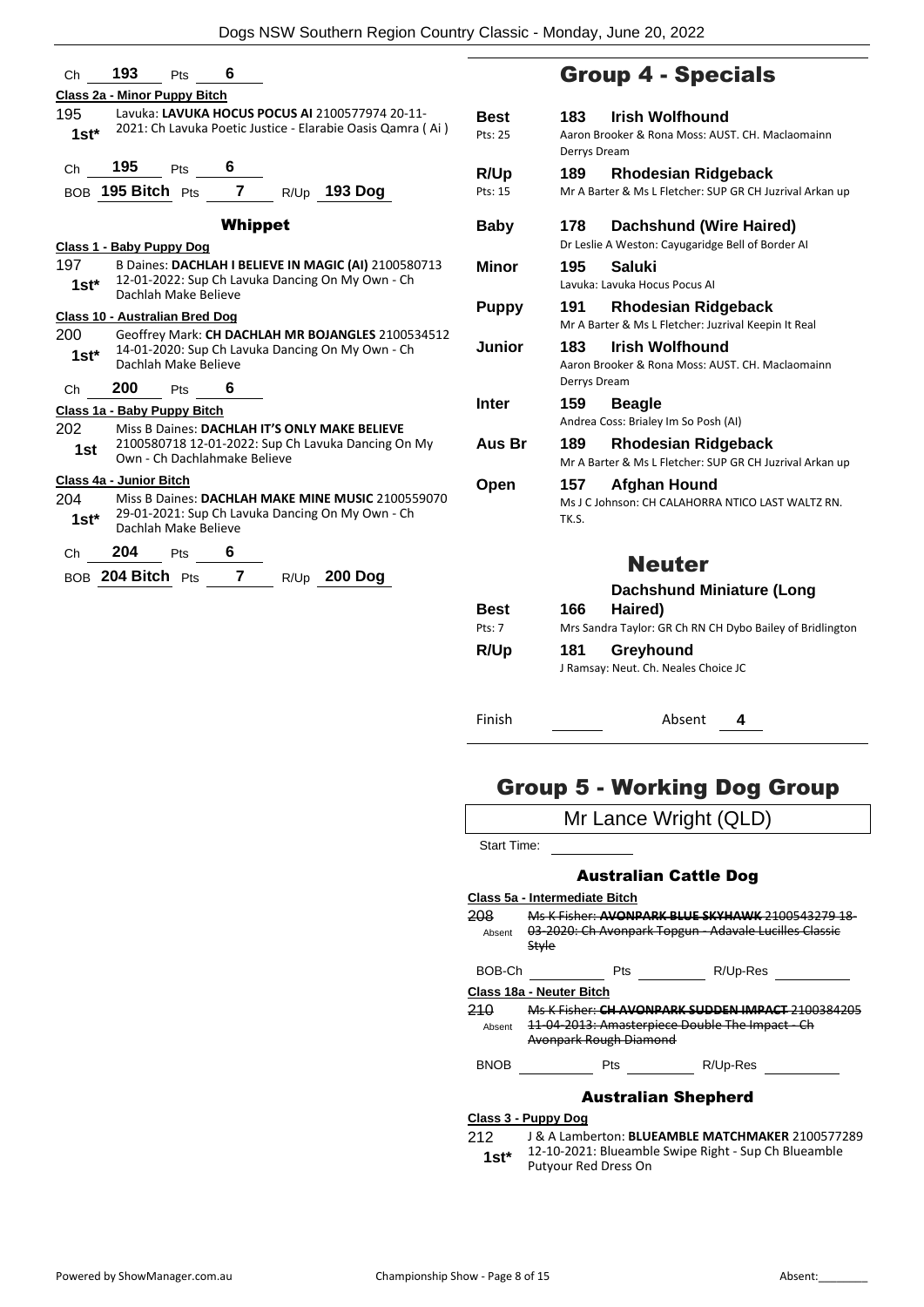| 212<br>6<br>Pts<br>Ch                                                                                                                                                                                                                                                                                                                                                                                                          | <b>Class 10 - Australian Bred Dog</b>                                                                                                |  |  |  |
|--------------------------------------------------------------------------------------------------------------------------------------------------------------------------------------------------------------------------------------------------------------------------------------------------------------------------------------------------------------------------------------------------------------------------------|--------------------------------------------------------------------------------------------------------------------------------------|--|--|--|
| Class 4a - Junior Bitch                                                                                                                                                                                                                                                                                                                                                                                                        | 229<br>Mrs B & Mr C Ralphs: CH POLARPAWS BLACK DIAMOND                                                                               |  |  |  |
| 213<br>J & A Lamberton: BLUEAMBLE THE DEVIL WITHIN                                                                                                                                                                                                                                                                                                                                                                             | CCD RN AD JD 3100390051 04-04-2019: Cib Ee Ch. Fin Ch.<br>$1st^*$<br>Se Ch. Lapinpeikon Häntä Heikki - Ch Caleebra Diamonds          |  |  |  |
| 2100567424 22-05-2021: Sup. Ch. Blueamble Juzfor The<br>$1st*$<br>Hell Ofit - Blueamble Returntothe Darkside                                                                                                                                                                                                                                                                                                                   | Are Forever Ad Jd Spd Wpd<br>BOB-Ch 228 Dog Pts 8<br>R/Up-Res 229 Dog                                                                |  |  |  |
| Class 11a - Open Bitch                                                                                                                                                                                                                                                                                                                                                                                                         | Class 18a - Neuter Bitch                                                                                                             |  |  |  |
| 214<br>Mr C & Mrs B Ralphs & Mrs A Lamberton: CH BLUEAMBLE<br>SPEED DATING CCD RN AD JD 2100517177 07-03-2019: Uk<br>$1st*$<br>Ch Hearthside Man Of Mystery At Dialynne (Usa) - Sup Ch<br><b>Blueamble True Loves Kiss</b>                                                                                                                                                                                                     | 230<br>Ms C. Erwin: SETAREH BRUNHILDE 9100012178 23-03-<br>Absent 2020: Ch Lempo The Black Mamba - Ch Lempo Avenging<br>Rogue Ccd Ra |  |  |  |
| 213<br>Pts 7 Res<br>214<br>Ch                                                                                                                                                                                                                                                                                                                                                                                                  |                                                                                                                                      |  |  |  |
| BOB 213 Bitch Pts 8 R/Up 212 Dog                                                                                                                                                                                                                                                                                                                                                                                               | <b>German Shepherd Dog</b>                                                                                                           |  |  |  |
|                                                                                                                                                                                                                                                                                                                                                                                                                                | Class 4a - Junior Bitch                                                                                                              |  |  |  |
| <b>Bearded Collie</b>                                                                                                                                                                                                                                                                                                                                                                                                          | 232<br>Kim Pollack: CINDERHOF SIMMII 2100565514 12-05-2021:                                                                          |  |  |  |
| Class 11 - Open Dog                                                                                                                                                                                                                                                                                                                                                                                                            | Chili Della Valcuvia (Imp Uk) - Stobar Gambaa<br>$1st*$                                                                              |  |  |  |
| Colleen & Richard Stoate: AUST CH MERRYMEAD AQUIA DI<br>216<br>GIO (IMP ZAF) ZA012550B15 01-07-2015: Geliland One To                                                                                                                                                                                                                                                                                                           |                                                                                                                                      |  |  |  |
| Absent<br>Watch (Uk) - Merrymead Koh-I-Noor (Zaf)                                                                                                                                                                                                                                                                                                                                                                              | 233<br>Mr M & Mrs J Hannah: BABANGA CHARLOTTE MASON                                                                                  |  |  |  |
|                                                                                                                                                                                                                                                                                                                                                                                                                                | 2100558812 26-02-2021: Ypsilon Di Casa Capetians (Imp<br>2nd<br>Deu) - Fremont Mystique At Babanga                                   |  |  |  |
| $\frac{1}{\sqrt{1-\frac{1}{2}}\sqrt{1-\frac{1}{2}}\sqrt{1-\frac{1}{2}}\sqrt{1-\frac{1}{2}}\sqrt{1-\frac{1}{2}}\sqrt{1-\frac{1}{2}}\sqrt{1-\frac{1}{2}}\sqrt{1-\frac{1}{2}}\sqrt{1-\frac{1}{2}}\sqrt{1-\frac{1}{2}}\sqrt{1-\frac{1}{2}}\sqrt{1-\frac{1}{2}}\sqrt{1-\frac{1}{2}}\sqrt{1-\frac{1}{2}}\sqrt{1-\frac{1}{2}}\sqrt{1-\frac{1}{2}}\sqrt{1-\frac{1}{2}}\sqrt{1-\frac{1}{2}}\sqrt{1-\frac{1}{2}}\sqrt{1-\frac$<br>BOB-Ch | Class 5a - Intermediate Bitch                                                                                                        |  |  |  |
| <b>Bergamasco Shepherd Dog</b>                                                                                                                                                                                                                                                                                                                                                                                                 | 234<br>G & K Hall: ROXAMBURG JALAPENO (AI) AZ 7100046177                                                                             |  |  |  |
| Class 5a - Intermediate Bitch                                                                                                                                                                                                                                                                                                                                                                                                  | 16-04-2020: Rico Von Der Kleinen Birke (Imp Deu) - Ch<br>$1st*$<br>Roxemburg Hot Chilli Az                                           |  |  |  |
| Ms R Charters & Mrs D Milthorpe: FLOCKSTAR NERA<br>219<br>MASKARA 3100401463 03-12-2019: Bejoco Pickle Me Elmo<br>Absent                                                                                                                                                                                                                                                                                                       | 235<br>RL Ralphs: CH ALLENDELL TOUCH OF CLASS 2100543254<br>29-06-2020: Hausillevon Gandy - Ch Allendell Leather N                   |  |  |  |
| - Ch Mungadel Belphoebe<br>BOB-Ch Pts                                                                                                                                                                                                                                                                                                                                                                                          | Absent<br><b>Lace</b>                                                                                                                |  |  |  |
|                                                                                                                                                                                                                                                                                                                                                                                                                                | BOB-Ch 234 Bitch Pts 8 R/Up-Res 232 Bitch                                                                                            |  |  |  |
| <b>Border Collie</b>                                                                                                                                                                                                                                                                                                                                                                                                           | <b>German Shepherd Dog (Long Stock Coat)</b>                                                                                         |  |  |  |
| Class 11 - Open Dog                                                                                                                                                                                                                                                                                                                                                                                                            |                                                                                                                                      |  |  |  |
| 220<br>ka & ya williams: KEYONNE ROCKY MTN HIGH 2100529951                                                                                                                                                                                                                                                                                                                                                                     | Class 2 - Minor Puppy Dog                                                                                                            |  |  |  |
| 16-09-2019: Sup Ch Pukawidgee Name Of The Wind - Ch<br>$1st*$<br>Keyonne Mystique Lass                                                                                                                                                                                                                                                                                                                                         | 237<br>M & J Hannah: BABANGA ENCORE PLEASE 2100573366 12-<br>Withdrawn 10-2021: Ch Babanga Mr Anderson - Babanga Susie               |  |  |  |
| 220<br>6<br>Ch<br>Pts                                                                                                                                                                                                                                                                                                                                                                                                          | Class 5 - Intermediate Dog                                                                                                           |  |  |  |
| Class 5a - Intermediate Bitch                                                                                                                                                                                                                                                                                                                                                                                                  | 238<br>Adrian Button: CH TEAMKUMA PURPLERAIN 2100543972                                                                              |  |  |  |
| KA & YA Williams: KEYONNE A YEAR WITHOUT RAIN<br>221                                                                                                                                                                                                                                                                                                                                                                           | 19-07-2020: Gr Ch Hillmagic Purple Rain - Ch Sundaneka<br>$1st^*$                                                                    |  |  |  |
| 2100529954 16-09-2019: Sup Ch Pukawidgee Name Of The<br>$1st^*$                                                                                                                                                                                                                                                                                                                                                                | <b>Black Velvet</b>                                                                                                                  |  |  |  |
| Wind - Ch Keyonne Mystique Lass                                                                                                                                                                                                                                                                                                                                                                                                | Class 1a - Baby Puppy Bitch                                                                                                          |  |  |  |
| Class 10a - Australian Bred Bitch                                                                                                                                                                                                                                                                                                                                                                                              | 240<br>Rebecca Bentley: ROXAMBURG REAPER 7100050860 17-                                                                              |  |  |  |
| ka & ya williams: KEYONNE THEY CALL THE WIND<br>224<br>2100529953 16-09-2019: Sup Ch Pukawidgee Name Of The<br>$1st*$                                                                                                                                                                                                                                                                                                          | 01-2022: Wulkano-Uno Von Schnitzerteam (Imp Hun) - Ch<br>$1st*$<br>Roxemburg Hot Chilli Az                                           |  |  |  |
| Wind - Cch Keyonne Mystique Lass<br>Class 11a - Open Bitch                                                                                                                                                                                                                                                                                                                                                                     | BOB-Ch 238 Dog Pts 7 R/Up-Res                                                                                                        |  |  |  |
| KA & YA Williams: CH KEYONNE SOMETHING SPECIAL<br>225                                                                                                                                                                                                                                                                                                                                                                          | <b>Shetland Sheepdog</b>                                                                                                             |  |  |  |
| 2100529957 16-09-2019: Sup Ch Pukawidgee Name Of The<br>Absent                                                                                                                                                                                                                                                                                                                                                                 |                                                                                                                                      |  |  |  |
| Wind - Ch Keyonne Mystique Lassa                                                                                                                                                                                                                                                                                                                                                                                               | Class 4 - Junior Dog<br>244<br>Nicole Pearson: HARTLY BIG BANG 2100560217 06-03-                                                     |  |  |  |
| 224<br>221<br>Pts 7<br>Res<br>Ch                                                                                                                                                                                                                                                                                                                                                                                               | 2021: Ch Lyndream Imperial Moet - Ch Hartly How Devine<br>Absent                                                                     |  |  |  |
| 8<br>R/Up 220 Dog<br>BOB 224 Bitch Pts                                                                                                                                                                                                                                                                                                                                                                                         |                                                                                                                                      |  |  |  |
|                                                                                                                                                                                                                                                                                                                                                                                                                                | Class 10 - Australian Bred Dog                                                                                                       |  |  |  |
| <b>Collie (Rough)</b>                                                                                                                                                                                                                                                                                                                                                                                                          | Mr M & Mrs J Hannah: HARTLY HOW WE ROLL 2100471249<br>245                                                                            |  |  |  |
| Class 4a - Junior Bitch                                                                                                                                                                                                                                                                                                                                                                                                        | 25-02-2017: Ch Hartly How About Me - Ch Hartly Constant<br>$1st*$<br>Comment                                                         |  |  |  |
| 226<br>Ms Tracy Rosenkranz: CH TRIBLU MORNING LIGHT                                                                                                                                                                                                                                                                                                                                                                            |                                                                                                                                      |  |  |  |
| 2100557479 01-02-2021: Ch Triblu Up In Flames - Ch Triblu<br>$1st*$<br><b>Ring Side Romance</b>                                                                                                                                                                                                                                                                                                                                | 245<br>Pts 6 Res<br>Ch                                                                                                               |  |  |  |
|                                                                                                                                                                                                                                                                                                                                                                                                                                | Class 2a - Minor Puppy Bitch                                                                                                         |  |  |  |
| BOB-Ch 226 Bitch Pts<br>6                                                                                                                                                                                                                                                                                                                                                                                                      | 247<br>Nicole Pearson: HARTLY KEEPERS DIAMOND 2100577441<br>16-12-2021: A.Ch.Hartly Keep Commenting - Ch Hartly<br>$1st*$            |  |  |  |
| <b>Finnish Lapphund</b>                                                                                                                                                                                                                                                                                                                                                                                                        | Jewel Of Fire                                                                                                                        |  |  |  |
| <b>Class 2 - Minor Puppy Dog</b>                                                                                                                                                                                                                                                                                                                                                                                               | Class 11a - Open Bitch                                                                                                               |  |  |  |
| 227<br>Liam Murdock: HUEZE NORTHERN STAR 3100440917 23-                                                                                                                                                                                                                                                                                                                                                                        | 249<br>N PEARSON: HARTLY KEEP ON SHINING 2100520843 11-06-                                                                           |  |  |  |
| 11-2021: Cib Sup Ch Taigakoira Tahtien Valo Ai - Ch Jarfa'S<br>$1st*$<br>Shining Star At Hueze (Imp Fin)                                                                                                                                                                                                                                                                                                                       | 2019: Ch Hartly Keep Commenting - Supch Hartly Shine On<br>$1st*$<br>Me                                                              |  |  |  |

#### **Class 4 - Junior Dog**

228 Ms C. Erwin: **SETAREH DREAM BELIEVER (AI)** 9100012578 10-05-2021: Eisenfest Flynn Rider - Ch Lempo Avenging 1st<sup>\*</sup> <sup>10-05-2021: E</sup><br>Rogue Ccd Ra

Ch **249** Pts **7** Res **247** BOB **249 Bitch** Pts **8** R/Up **247 Bitch**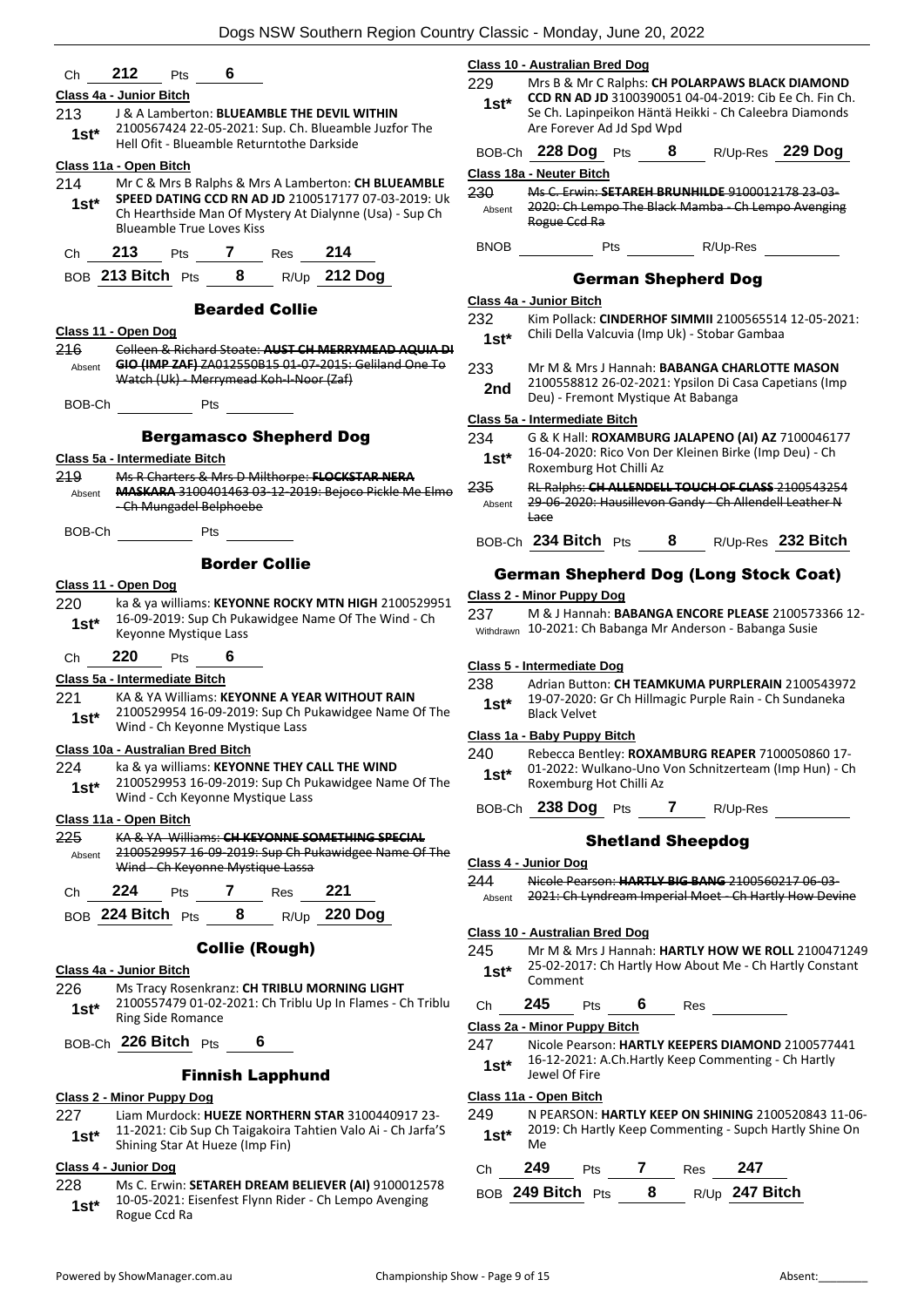| <b>Swedish Vallhund</b>                                                                                      |                 |
|--------------------------------------------------------------------------------------------------------------|-----------------|
| Class 5 - Intermediate Dog                                                                                   |                 |
| Dianne Costello: AUSLED TOKE ST 3100420295 16-10-2020:<br>250                                                | Best            |
| Ausled Saxs Mira Reflect - Ch Ausled Xs Addax Bt<br>$1st*$                                                   | Pts: 25         |
|                                                                                                              |                 |
| BOB-Ch 250 Dog Pts 6                                                                                         | R/Up<br>Pts: 15 |
| <b>Welsh Corgi (Cardigan)</b>                                                                                |                 |
| Class 4 - Junior Dog                                                                                         | <b>Baby</b>     |
| Mrs K Slater: LLONDEE DANCIN AT THE RITZ (AI)<br>251                                                         |                 |
| 2100567841 14-07-2021: Nz Ch Badagri Dance To The Beat<br>$1st^*$<br>(Imp Nzl) - Ch Kelprin Someone Like You | Minor           |
| 251<br>Pts 6<br>Сh                                                                                           | Pupp            |
| Class 1a - Baby Puppy Bitch                                                                                  |                 |
| 254<br>Bethwyn Kennels: BETHWYN SILVER SPARKLE 3100443482                                                    | Junio           |
| 27-12-2021: Bethwyn Bounty Hunter - Ch Bethwyn Silver<br>$1st*$<br>Sequel                                    |                 |
|                                                                                                              | <b>Inter</b>    |
| Class 3a - Puppy Bitch<br>Mr L & Mrs D Milthorpe: LLONDEE DANCE THE TIDE (AI)<br>255                         |                 |
| 2100567843 14-07-2021: Nz Ch Badagri Dance To The Beat                                                       | Aus E           |
| $1st^*$<br>- Aus Ch Kelprin Someone Like You                                                                 |                 |
| Class 5a - Intermediate Bitch                                                                                | Open            |
| Bethwyn Kennels: BETHWYN SILVER BELLS 3100422519 15-<br>256                                                  |                 |
| 12-2020: Gr Ch Afonwen Luvs Two Win - Ch Bethwyn Silver<br>Absent                                            |                 |
| Sequel                                                                                                       |                 |
| <b>255</b> Pts $\mathbf{6}$ Res $\_\_$<br>Ch                                                                 |                 |
| BOB 251 Dog Pts 7 R/Up 255 Bitch                                                                             | Best            |
| <b>Welsh Corgi (Pembroke)</b>                                                                                |                 |
| Class 4a - Junior Bitch                                                                                      | R/Up            |
| Miss S & Mr G. Chick: SAMIHA THE FAIRYS WISH<br>258                                                          |                 |
| 3100423069 03-01-2021: Ch. Dawco Stagecoach Thief At<br>$1st^*$<br>Aziah (Ai) - Ch. Samiha Friday On My Mind |                 |
| BOB-Ch 258 Bitch Pts 6                                                                                       | Finish          |
|                                                                                                              |                 |
| <b>White Swiss Shepherd Dog</b>                                                                              |                 |

#### **Class 1a - Baby Puppy Bitch**

- 261 Ms Rhiannon Stockdale: **SAFFIORAIRE SEROMONT**
- **MONTROSE** 3100446149 27-01-2022: Saffioraire 1st\* **MONTROSE** 3100446149 27-01-202<br>Rantanplan - Saffioraire Serendipity

### Group 5 - Specials

| Best         | 234<br>German Shepherd Dog                           |
|--------------|------------------------------------------------------|
| Pts: 25      | G & K Hall: Roxamburg Jalapeno (AI) AZ               |
| <b>R/Up</b>  | <b>Swedish Vallhund</b><br>250                       |
| Pts: 15      | Dianne Costello: Ausled Toke St                      |
| Baby         | 261<br><b>White Swiss Shepherd Dog</b>               |
|              | Ms Rhiannon Stockdale: Saffioraire Seromont Montrose |
| <b>Minor</b> | <b>Shetland Sheepdog</b><br>247                      |
|              | Nicole Pearson: Hartly Keepers Diamond               |
| <b>Puppy</b> | 212<br><b>Australian Shepherd</b>                    |
|              | J & A Lamberton: Blueamble Matchmaker                |
| Junior       | 213<br><b>Australian Shepherd</b>                    |
|              | J & A Lamberton: Blueamble The Devil Within          |
| Inter        | 234<br>German Shepherd Dog                           |
|              | G & K Hall: Roxamburg Jalapeno (AI) AZ               |
| Aus Br       | <b>Border Collie</b><br>224                          |
|              | ka & ya williams: Keyonne They Call the Wind         |
| Open         | <b>Shetland Sheepdog</b><br>249                      |
|              | N PEARSON: HARTLY KEEP ON SHINING                    |
|              |                                                      |
|              | <b>Neuter</b>                                        |
| <b>Best</b>  |                                                      |
|              |                                                      |
|              |                                                      |
| R/Up         |                                                      |
|              |                                                      |
|              |                                                      |
| Finish       | Absent<br>9                                          |
|              |                                                      |

### Group 6 - Utility Group

Ms Julia Jones (VIC)

Start Time:

#### Bernese Mountain Dog

#### **Class 11a - Open Bitch**

263 Ms S Wallis: **CH MONTREAUX DEAR ABBY** 3100385000 22- 1st\* 12-2018: Ch Montreaux De Nero - Montreaux Berry Bliss

BOB-Ch **263 Bitch** Pts **6**

#### Boxer

| Class 4 - Junior Dog |  |  |  |
|----------------------|--|--|--|
|                      |  |  |  |

264 M & J Carey: **CH. BOCSAVIL WICKED WIZARD** 2100562693 08-04-2021: Ch. Boxcrest Bold As Brass - Ch. Bocsavil Quite Alluring **1st\***

#### **Class 11 - Open Dog**

| 265    | Mr DW Halliday: AUST CH BOXBERRY REAL GONE KID (AI)     |
|--------|---------------------------------------------------------|
| $1st*$ | 2100476408 10-05-2017: Dutch Jnr Ch Abythorn Dijon (Imp |
|        | Uk) - Aust Ch & Neut Ch Boxberry When I Grow Up         |

| Ch | 264 | Ρts | Res | 265 |
|----|-----|-----|-----|-----|
|    |     |     |     |     |

#### **Class 1a - Baby Puppy Bitch**

266 Mr DW Halliday: **BOXBERRY HOT SUMMER NIGHTS** 2100581739 01-03-2022: Sat 'Elit Box Xckeptional (Imp Blr)

- Aust Ch Boxberry Hot Chickie Babe **1st\***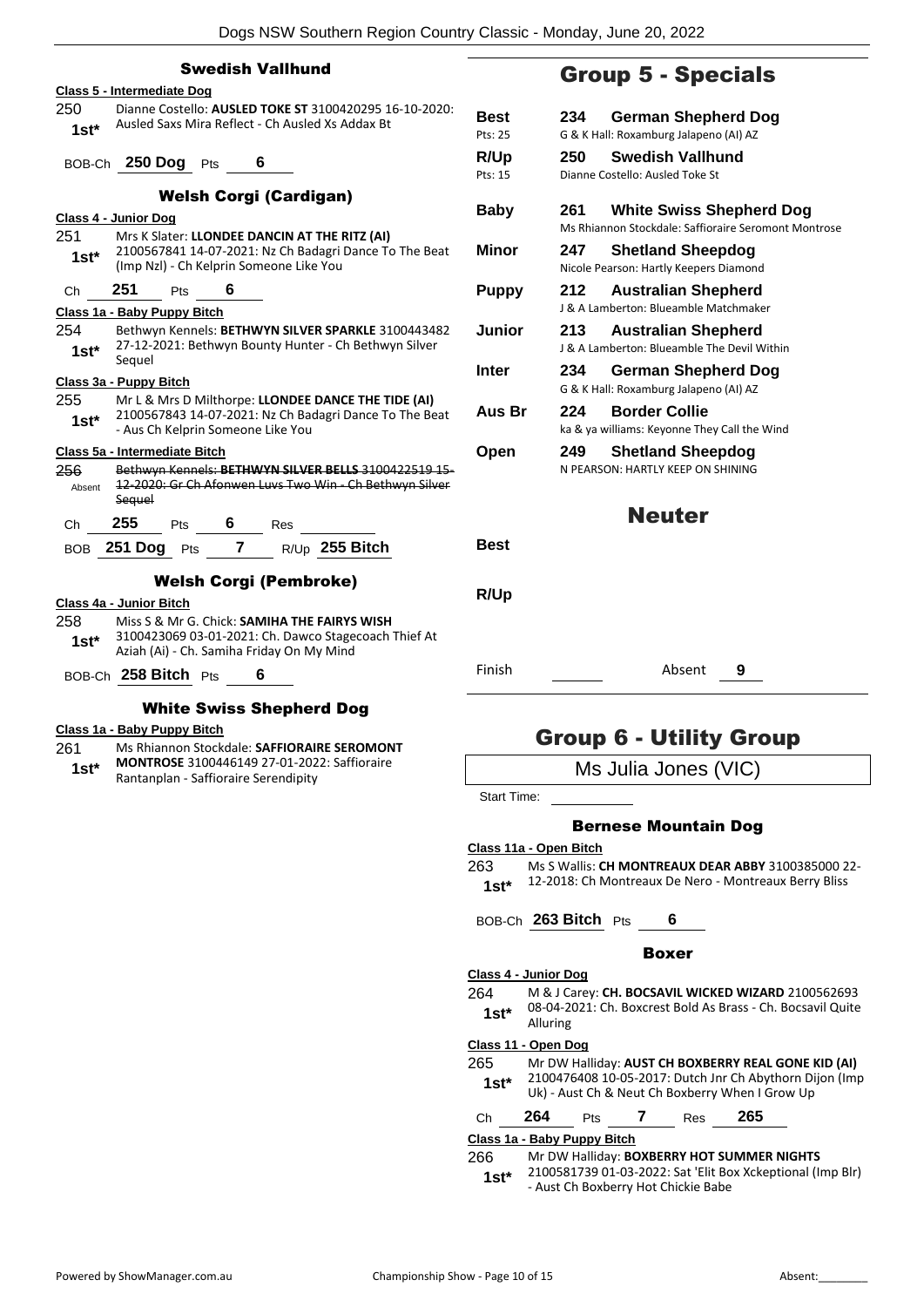#### **Class 2a - Minor Puppy Bitch**

267 Mr DW Halliday: **BOXBERRY THIS IS NOT YOUR ROOM** 2100576011 02-11-2021: Aust Ch Boxberry Cut The Mustard (Ai) - Aust Ch Boxberry Dont Eat The Car **1st\***

#### **Class 3a - Puppy Bitch**

268 Mr DW Halliday: **BOXBERRY CATCH A WAVE** 2100566657 23-06-2021: Aust Ch Boxberry Surfing Legend - Boxberry **1st** 25-00-2021. Aust Cl

#### **Class 4a - Junior Bitch**

269 Mr DW Halliday: **BOXBERRY KEEP ME WARM** 2100566656 23-06-2021: Aust Ch Boxberry Surfing Legend - Boxberry **1st** <sup>23-06-2021: Aust Ch<br>Catch Me If You Can</sup>

#### **Class 5a - Intermediate Bitch**

270 M & J Carey: **BOCSAVIL U KNOW WHO** 2100529154 09-11- 2019: Ch. Boxcrest Bold As Brass - Ch. Bocsavil Just As 1st<sup>\*</sup> <sup>2019: Ch. B</sup><br>Enchanting

| 269<br>268<br>9<br>Res<br>Ch |  |
|------------------------------|--|
|------------------------------|--|

|  | BOB 264 Dog Pts |  | 11 |  | $R/Up$ 268 Bitch |
|--|-----------------|--|----|--|------------------|
|--|-----------------|--|----|--|------------------|

#### **Class 18a - Neuter Bitch**

- 271 Mr DW Halliday & Mrs SJ Badman: **AUST CH & NEUTER CH BOXBERRY SPANISH EYES** 2100438699 26-09-2015: Aust Ch Kirilenko De La Finca Sapho (Imp Esp) - Boxberry Ebonys **1st\***
- Angel Bonnie

BNOB **271 Bitch** Pts **6** R/Up-Res

#### Dobermann

#### **Class 4 - Junior Dog**

279 Miss E Pieton & Mrs M Smith: **FIREAX ESSENCE OF VALOUR** 2100568632 03-07-2021: Fireax Little War Hero - Fireax Prime Desire **1st\***

Ch **279** Pts **6**

#### **Class 3a - Puppy Bitch**

- 283 Peter Williams & Ella Pieton: **FIREAX ESSENCE OF DESIRE** 2100568636 03-07-2021: Fireax Little War Hero - Fireax Prime Desire **1st\***
- Ch **283** Pts **6**
- BOB **283 Bitch** Pts **7** R/Up **279 Dog**

#### German Pinscher

#### **Class 1 - Baby Puppy Dog**

- 284 Michele Beyer: **KAITLER THE DUKE OF DAVEREN (AI)**
- 2100576812 04-01-2022: Czech Ch. Carlos Ze Zlateho Lancastru (Cz) - Am Ch. Daveren'S Whiskey Girl (Imp Usa) **1st\***

#### **Class 4a - Junior Bitch**

286 Ms M Beyer & Miss C Manton: **KAITLER CRY ME A RIVER** Exclude from 2100562712 16-05-2021: Kaitler Bringin Sexy Back - Kaitler points - No Salsa With Daveren (lid) Award

BOB-Ch Pts

#### Russian Black Terrier

#### **Class 5a - Intermediate Bitch**

287 SVETLANA BELOUSOVA: **RUSLANA JEZABELL** 3100399194 20-09-2019: Ruslana Foodor - Ch Tvorimir Creme Brulee **1st\***

BOB-Ch **287 Bitch** Pts **6**

#### Samoyed

#### **Class 1 - Baby Puppy Dog**

- 288 Mrs S White: **DAWNSNOW HE'S A WICKED BIKILA**
- 2100581206 14-02-2022: Grand Ch. Wiltimloch Gebrselassie - Dawnsnow Queen Of The Desert **1st\***
- 

#### **Class 10 - Australian Bred Dog**

- 289 Mrs S White: **GRAND CH. WILTIMLOCH GEBRSELASSIE**
	- 2100458948 23-08-2016: Sup.Ch Dawnsnow Is An Evil Lil Bear - Wiltimloch Pearson **1st\***

### BOB-Ch **289 Dog** Pts **6**

#### Shiba Inu

**Class 1 - Baby Puppy Dog** 291 Lyne Browning: **KORTMAR ERNEST EDWARD** 2100579547 17-01-2022: Aust Ch Junken No Ryuuto Go Kyuushuu Junkenkai (Imp Jpn) - Aust Ch Kortmar Stellagothergrooveback Absent **Class 10 - Australian Bred Dog** 292 Lyne Browning: **AUST CH KORTMAR PAY EM OUT EARLY** 2100522979 20-06-2019: Aust Ch Inishie No Kikunishiki Go Bangaichisou (Imp Jpn) - Kortmar Warrior Princess **1st\*** 293 Mr W & Mrs B Downie: **CH ROBRYCH TADASHI (AI)** 2100551634 10-11-2020: Rus.Gr.Ch.Blr.Ch.Ltu.Ch. Awa No Rikiou Go Ashuu Ootanisou (Jpn) - Ch Robrych Akari **2nd** Ch **292** Pts **7** Res **293 Class 2a - Minor Puppy Bitch** 295 Lyne Browning: **KORTMAR ROSES ARE RED** 2100577679 14- 12-2021: Aust Ch Junken No Ryuuto Go Kyuushuu Junkenkai (Imp Jpn) - Aust Grand Ch Kortmar Jessica Rabbit **1st\* Class 4a - Junior Bitch** 297 Mr W & Mrs B Downie: **CH RAKURAI KIRAKIRA AT ROBRYCH (AI)** 2100562601 22-04-2021: Fauxfox Lost In **1st\* KUBKTUH (AI)** 2100502001 22-04-20<br>Translation - Orienta Powerpuff Girl

|    | <u>Hansiation Onchta Powcipan Oili</u> |            |   |     |              |  |  |
|----|----------------------------------------|------------|---|-----|--------------|--|--|
| Ch | 297                                    | <b>Pts</b> |   | Res | 295          |  |  |
|    | BOB 297 Bitch Pts                      |            | 9 |     | R/Up 292 Dog |  |  |

#### Siberian Husky

- **Class 1 - Baby Puppy Dog**
- 298 CAROLINE YATE: **AEUKANMANUVA SHOOT TO WIN AI**
- 2100580980 03-02-2022: Am Ch Sup Ch Mylas Precision Point Imp Usa - Sup Ch Aeukanmanuva Any Win Will Do **1st\***

#### **Class 10 - Australian Bred Dog**

- 299 J&C Aranyos: **AUST CH. AEUKANMANUVA** 
	- **THEFORCEAWAKENS** 2100485535 21-09-2017: Ch Aeukanmanuva Thats All Folks - Aeukanmanuva Love Myself **1st\***

BOB-Ch **299 Dog** Pts **6**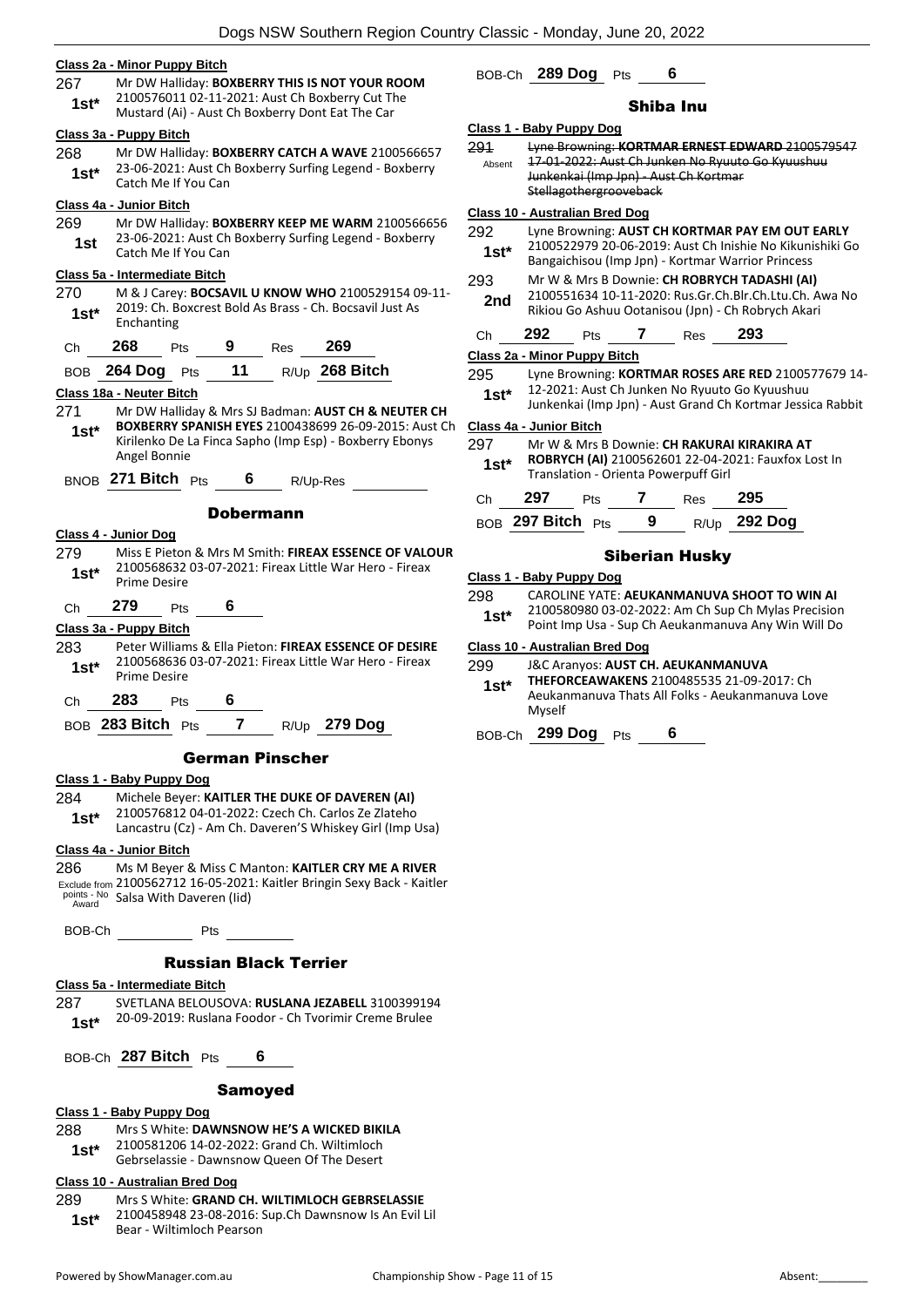### Group 6 - Specials

| Best         | 299 | Siberian Husky                                                       |
|--------------|-----|----------------------------------------------------------------------|
| Pts: 21      |     | J&C Aranyos: Aust Ch. Aeukanmanuva TheForceawakens                   |
| R/Up         | 297 | Shiba Inu                                                            |
| Pts: 11      |     | Mr W & Mrs B Downie: Ch Rakurai Kirakira At Robrych (AI)             |
|              |     |                                                                      |
| <b>Baby</b>  | 298 | <b>Siberian Husky</b><br>CAROLINE YATE: AEUKANMANUVA SHOOT TO WIN AI |
|              |     |                                                                      |
| Minor        | 295 | Shiba Inu                                                            |
|              |     | Lyne Browning: Kortmar Roses Are Red                                 |
| <b>Puppy</b> | 283 | Dobermann                                                            |
|              |     | Peter Williams & Ella Pieton: Fireax Essence Of Desire               |
| Junior       |     | 297 Shiba Inu                                                        |
|              |     | Mr W & Mrs B Downie: Ch Rakurai Kirakira At Robrych (AI)             |
| Inter        | 270 | <b>Boxer</b>                                                         |
|              |     | M & J Carey: Bocsavil U Know Who                                     |
|              |     | Siberian Husky                                                       |
|              |     |                                                                      |
| Aus Br       | 299 | J&C Aranyos: Aust Ch. Aeukanmanuva TheForceawakens                   |
|              | 263 |                                                                      |
| Open         |     | <b>Bernese Mountain Dog</b><br>Ms S Wallis: CH Montreaux Dear Abby   |
|              |     |                                                                      |
|              |     | <b>Neuter</b>                                                        |
| <b>Best</b>  | 271 | <b>Boxer</b>                                                         |
| Pts: 6       |     | Mr DW Halliday & Mrs SJ Badman: AUST CH & NEUTER CH                  |
|              |     | <b>BOXBERRY SPANISH EYES</b>                                         |
| <b>R/Up</b>  |     |                                                                      |

Finish Absent **1**

### Group 7 - Non-Sporting Group

Ms Julia Jones (VIC)

Start Time:

#### Boston Terrier

#### **Class 1 - Baby Puppy Dog**

301 Trickey: **FRENCHTRICK TIMETRAVELER IN OZ** 2100582956 25-02-2022: Canmoy's Boston Rockefeller (Imp Fin) - Ch Frenchtrick Roxie Girl **1st\***

#### **Class 5 - Intermediate Dog**

#### 302 Leanne Brown: **CH BOSLEA MISTER PAPARAZZI**

3100409164 08-04-2020: Bostonbob Bruno Split - Ch **1st**\* 3100409164 08-04-2020:<br>Zamenhof Madjik Dreams

### Ch **302** Pts **6**

- **Class 2a - Minor Puppy Bitch**
- 303 Leanne Brown: **BOSLEA HER ROYAL HIGHNESS** 3100443090 14-12-2021: Grand Ch Baronrath All In A Nutshell - Ch Zamenhof Madjik Dreams **1st\***

#### **Class 11a - Open Bitch**

#### 304 Leanne Brown: **CH ZAMENHOF MADJIK DREAMS** 3100356288 15-03-2017: Kerden Bet Ya Sweet Bippy I Do -

1st\* 3100356288 15-03-2017: Kerden E<br>Ch Bostonwood O Wata Gale Suzy

| Ch. | 303               | <b>Pts</b> | Res | -304             |
|-----|-------------------|------------|-----|------------------|
|     | BOB 303 Bitch Pts |            |     | $R/Up$ 304 Bitch |

#### Dalmatian

|         | Class 2 - Minor Puppy Dog                                                                                |
|---------|----------------------------------------------------------------------------------------------------------|
| 305     | Darlene Fennell: PACEAWAY VERY STYLISH 4100365049                                                        |
| Absent  | 26-11-2021: Am Ch, Arg Gr Ch, Uru Ch, Braz Nat Ch. Int Ch                                                |
|         | Pan-A St Supreme Ch Paceaway At Rosemount - Paceaway                                                     |
|         | Double Happy (Ai)                                                                                        |
|         | <b>Class 3 - Puppy Dog</b>                                                                               |
| 306     | M obrien: THUNDERSPOT HITCH TRAIL BLAZER (AI)                                                            |
| Absent  | 2100576682 02 12 2021: Ch Starswept Coach Rider-                                                         |
|         | <b>Thunderspot Secret Prize</b>                                                                          |
|         | Class 10 - Australian Bred Dog                                                                           |
| 307     | M obrien: THUNDERSPOT I SEE THE LIGHT 2100520708 13-                                                     |
| $1st^*$ | 06-2019: Grand Ch Thunderspot Right Kindof Wrong - Ch                                                    |
|         | Thunderspot I Paint A Picture                                                                            |
| Сh      | 307<br>6<br>Pts<br>Res                                                                                   |
|         |                                                                                                          |
|         | Class 2a - Minor Puppy Bitch                                                                             |
| 308     | M obrien: THUNDERSPOT DARK PHOENICKS 2100576184                                                          |
| $1st*$  | 06-12-2021: Starswept Scottish Monarch - Thunderspot<br>Flash Of Silver                                  |
|         |                                                                                                          |
|         | Class 4a - Junior Bitch                                                                                  |
| 309     | M obrien: THUNDERSPOT PINA COLADA 2100572183 14-                                                         |
| 1st*    | 09-2021: Grand Champion Thunderspot Right Kindof Wrong<br>- Neehi You Stole My Heart                     |
|         |                                                                                                          |
| Ch      | 308<br><b>7</b> Res<br>309<br>Pts                                                                        |
|         | R/Up 309 Bitch<br>BOB 308 Bitch Pts 8                                                                    |
|         |                                                                                                          |
|         | Class 18a - Neuter Bitch                                                                                 |
| 310     | M obrien: THUNDERSPOT FLASH OF SILVER 2100449465                                                         |
| $1st^*$ | 16-03-2016: Ch Starswept Iced Mocha Ai - Ch Neut Ch<br>Thunderspot Violet Are Blue                       |
|         |                                                                                                          |
|         | BNOB 310 Bitch Pts<br>6<br>R/Up-Res                                                                      |
|         |                                                                                                          |
|         | <b>Great Dane</b>                                                                                        |
|         |                                                                                                          |
|         | <b>Class 10 - Australian Bred Dog</b>                                                                    |
| 311     | Frieda Clifton: SUP CH DANEFRED MEMORIES RMADE O                                                         |
| $1st*$  | THIS (AI) 3100388942 08-03-2019: Grand Champion                                                          |
|         | Truemania Indianas Image(Ai) - Ch Danefred Black Peppa                                                   |
|         | Class 11 - Open Dog                                                                                      |
| 312     | Mr.A.L & Mrs.M.A. Marshall: NOTRADANE ACES HIGH                                                          |
|         | 2100506516 20-09-2018: Notradane Hector The Great -                                                      |
| $1st*$  | Notradane Penelope Pitstop                                                                               |
|         | 311<br>7<br>312                                                                                          |
| Сh      | Pts<br>Res                                                                                               |
|         | Class 1a - Baby Puppy Bitch                                                                              |
| 313     | DM Milthorpe: LACARTERA CHEVROLET CHEVELLE                                                               |
| 1st*    | 2100583659 18-03-2022: Okelani Make It Count -                                                           |
|         | Mulgadane Maya Angelou (Ai)                                                                              |
| 314     | Frieda Clifton: DANEFRED SONOYA MIZUMO 3100445903                                                        |
| Absent  | 01 01 2022: Ch Stormalong Rhythym Ivegot Danefred<br><b>Fashion Parade</b>                               |
|         |                                                                                                          |
|         | <b>Class 2a - Minor Puppy Bitch</b>                                                                      |
| 316     | Mr.A.L & Mrs.M.A. Marshall: NOTRADANE                                                                    |
| Absent  | <b>QUINTESSENTIAL</b> 2100575488 05-10-2021: Notradane Darf<br><del>Vadar - Ch.Notradane Esmeralda</del> |
|         |                                                                                                          |
|         | Class 4a - Junior Bitch                                                                                  |
| 317     | MISS A FOSTER: AUST CH DANEFRED BACKIN SEVENTH                                                           |
| 1st*    | <b>HEAVEN (AI) 3100430851 01-05-2021: Ch. Danefred Mr</b>                                                |
|         | Independence - Danefred Toosexy For Mystripes                                                            |
| Сh      | 317<br>6<br>Pts<br>Res                                                                                   |
|         | BOB 317 Bitch Pts<br>R/Up 311 Dog<br>8                                                                   |

#### Japanese Spitz

#### **Class 10 - Australian Bred Dog**

#### 318 Rebecca Bentley: **GRANDCH BELZBENTLEY WILD CARD**

3100389682 11-03-2019: Sup Ch Daesdaemar Rebel Rebel - Grand Ch Belzbentley Yabba Dabba Doo **1st\***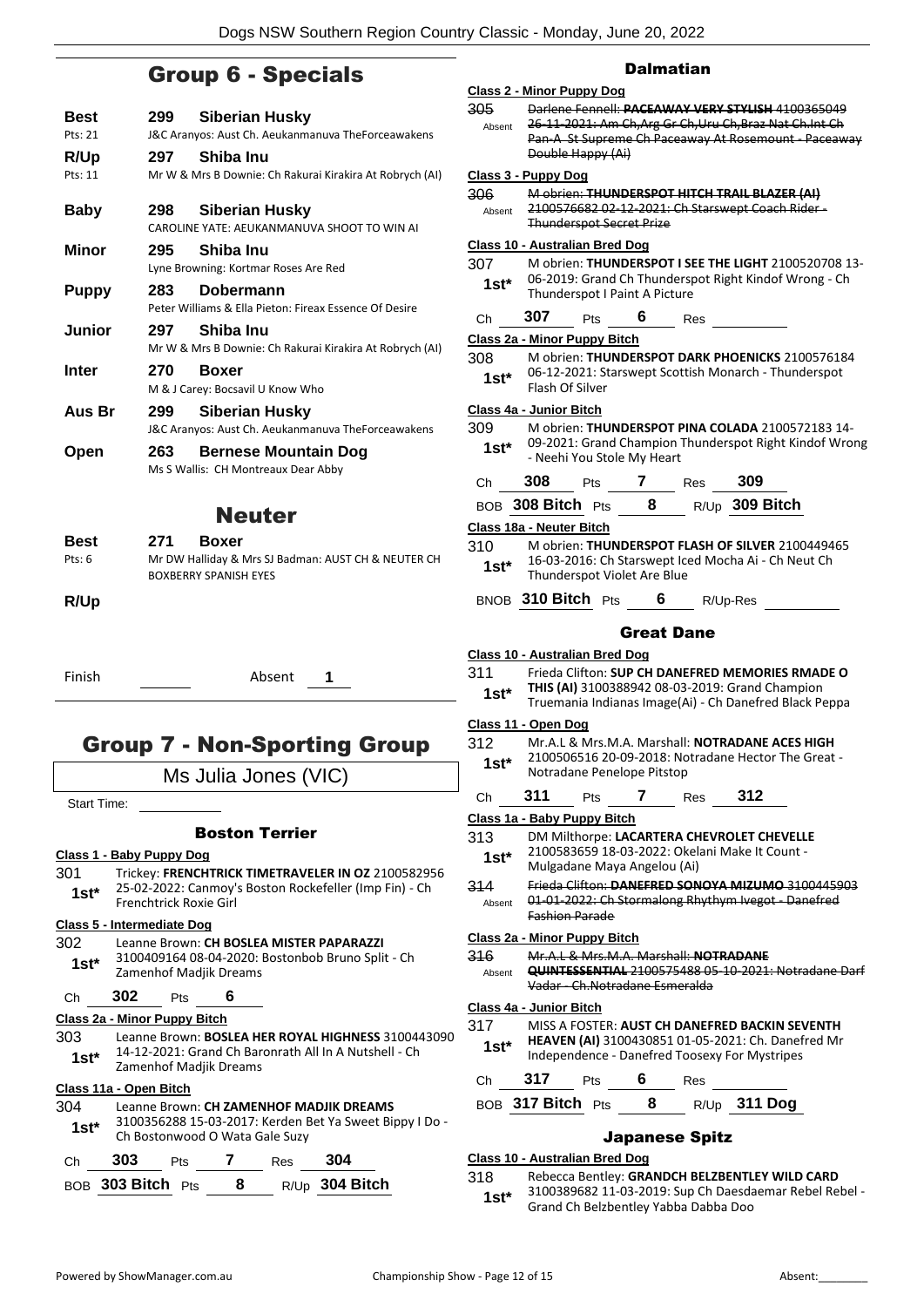#### Ch **318** Pts **6**

#### **Class 1a - Baby Puppy Bitch**

- 320 Rebecca Bentley: **BELZBENTLEY FEATHER WEIGHT**
	- 7100050668 04-01-2022: Grand Ch Belzbentley Wild Card Belzbentley Myristica Fragrans **1st\***

#### **Class 3a - Puppy Bitch**

- 322 Rebecca Bentley: **BELZBENTLEY BLAZING SKIES** 3100435936 12-08-2021: C.I.B. Sup Ch Daesdaemar Foreign Exchange Iid Fin - Grand Ch Belzbentley Saturn Five **1st\***
- Ch **322** Pts **6**
- BOB **318 Dog** Pts **7** R/Up **322 Bitch**

#### Poodle (Standard)

#### **Class 2 - Minor Puppy Dog**

324 Linda Robinson: **KYSAN KING OF THE KIDS** 3100442695 01- 11-2021: Ch Noxas Accidentally In Love - Kysan Ariel Dare **1st**\* **11-2021:** 

BOB-Ch **324 Dog** Pts **6**

#### Poodle (Toy)

#### **Class 1 - Baby Puppy Dog**

325 Leeann M Boyd: **SWEETOOTH NUTELLA** 2100582500 11-03- 2022: Beddydane Another Allusion - Ch Rakeiora Madeleine 1st<sup>\*</sup> <sup>2022: 86</sup><br>Lemaire

#### **Class 3a - Puppy Bitch**

326 L. F Stone: **BEDDYDANE BLACK SAPHIRE** 2100577133 17- 12-2021: Beddydane Another Allusion - Ch. Poodleacre **1st**\* **14-4021: Bed**<br>Sweet Aretha

#### **Class 4a - Junior Bitch**

- 327 Leeann M Boyd: **SWEETOOTH MISTIK MAGIC** 2100555877 22-01-2021: Beddydane Another Allusion - Ch Rakeiora 1st\* <sup>22-01-2021: Beaay</sup>
- BOB-Ch **327 Bitch** Pts **7** R/Up-Res **326 Bitch**

#### **Class 18 - Neuter Dog**

- 329 Leeann M Boyd: **NEUT CH SWEETOOTH MUSIC OFTHE**
- **NIGHT** 2100468542 01-01-2017: Ch Beddydane Domingo **1st\* NIGHT** 2100468542 01-01-2017<br>Ch Rakeiora Madeleine Lemaire
- BNOB **329 Dog** Pts **6** R/Up-Res

#### **Schipperke**

#### **Class 5 - Intermediate Dog**

330 N CURWEN & G CRUSE: **CH MONTERREZ FULL FRONTAL AT BARRAGAN** 2100539610 28-03-2020: Am Gr Ch Sup Ch Ebonystar Moonshiner Follow The Leader(Imp Usa) - Ch Monterrez Ultra Violet **1st\***

#### **Class 10 - Australian Bred Dog**

331 Mr G Cruse: **CH MONTERREZ KIND OF SPECIAL AT BARRAGAN** 2100558047 18-01-2021: Am Gr Ch Sup Ch Rivendel's Forged In Fire(Imp Usa) - Gr Ch Neut Ch Monterrez Star Quality **1st\***

#### Ch **330** Pts **7** Res **331**

#### **Class 2a - Minor Puppy Bitch**

332 Mr G Cruse: **MONTERREZ PRETTY SPECIAL** 2100578278 06- 12-2021: Am Gr Ch. Sup Ch Rivendel's Forged In Fire(Imp **1st**\* 12-2021: Am Gr Ch. Sup Ch Rive<br>Usa) - Ch Monterrez First Wave

#### **Class 4a - Junior Bitch**

#### 333 Mr G Cruse: **MONTERREZ MAIL ORDER BRIDE** 2100561776

29-03-2021: Am Gr Ch. Sup Ch Rivendel's Forged In Fire(Imp Usa) - Ch Monterrez Ultra Violet **1st\***

#### **Class 11a - Open Bitch**

| 334<br>$1st*$ |             |            | Bateauchien Risky Bizness |     | Rebecca Bentley: SUP CH BATEAUCHIEN BAZINGA<br>3100324328 22-05-2015: Sup Ch Sanlyn Hit The Road Jack - |
|---------------|-------------|------------|---------------------------|-----|---------------------------------------------------------------------------------------------------------|
| Ch            | 333         | <b>Pts</b> | 8                         | Res | 332                                                                                                     |
|               | BOB 330 Dog | Pts        | 10                        |     | R/Up 331 Dog                                                                                            |

#### Shih Tzu

**Class 1 - Baby Puppy Dog** 335 Sue Plackett: **PLACKY I'M SO HANDSOME** 2100581221 09- Absent 02-2022: Placky Little T - Ch. Placky For The Thrill Of It

#### **Class 3 - Puppy Dog**

- 336 Sue Plackett: **PLACKY HOT N SEXY JOEY** 2100575840 08-11- Absent 2021: Ch.Sunside Aussie Legend - Placky Sexy N Hot
- Ch Pts
- **Class 2a - Minor Puppy Bitch**

337 Sue Plackett: **PLACKY JOSIE N PUSSYCATZ** 2100575887 23- 09-2021: Ch.Sunside Aussie Legend (Imp Can) - Ch.Placky Exs N Ohs Absent

#### **Class 4a - Junior Bitch**

- 338 Sue Plackett: **PLACKY PUT A SPELL ON ME** 2100567180 26- 06-2021: Ch.Sunside Aussie Legend (Imp Can) - Ch.Placky Black Bombshell Absent
- Ch Pts Res
- BOB Pts R/Up

#### Tibetan Terrier

#### **Class 4 - Junior Dog**

- 339 R & Y Barter & L Hickie: **CH GENGALA CRITICS CHOICE** 2100560504 01-02-2021: Ch Gengala Get Used To It -
- 1st\* 2100560504 01-02-2021: Cl<br>Gengala Caught On Camera
- Ch **339** Pts **6**

#### **Class 3a - Puppy Bitch**

- 340 L M Hickie: **GENGALA POLITICAL PRINT** 2100570219 27-07- 2021: Ch Gengala Get Used To It - Ch Gengala Provocative Patsy **1st\***
- Ch **340** Pts **6**
- BOB **340 Bitch** Pts **7** R/Up **339 Dog**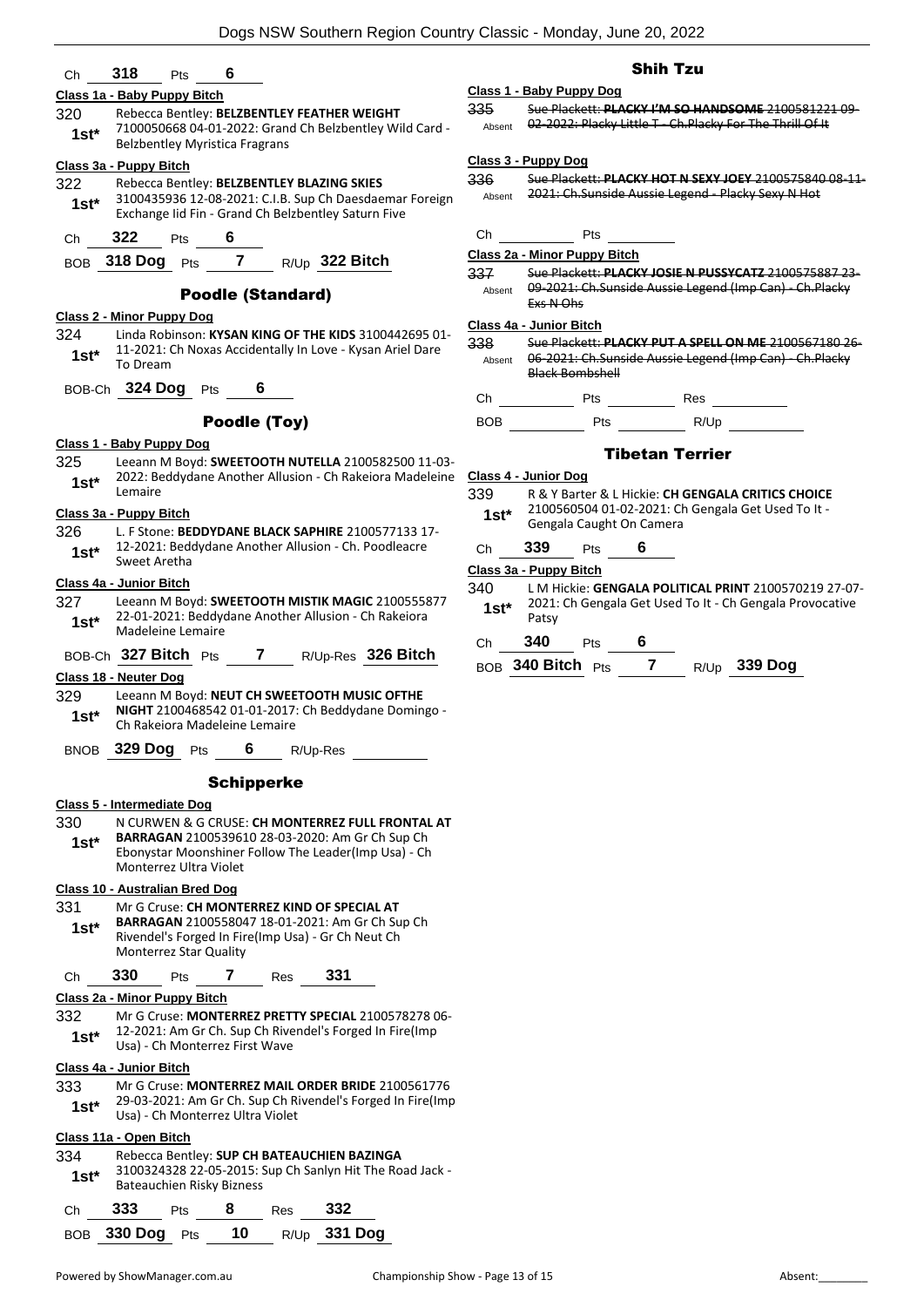### Group 7 - Specials

| Best<br>Pts: 25 | 330                                | <b>Schipperke</b><br>N CURWEN & G CRUSE: CH MONTERREZ FULL FRONTAL AT   |  |  |
|-----------------|------------------------------------|-------------------------------------------------------------------------|--|--|
|                 | <b>BARRAGAN</b>                    |                                                                         |  |  |
| R/Up            | 318                                | <b>Japanese Spitz</b>                                                   |  |  |
| Pts: 15         |                                    | Rebecca Bentley: GrandCH Belzbentley Wild Card                          |  |  |
| Baby            | 313.                               | <b>Great Dane</b><br>DM Milthorpe: Lacartera Chevrolet Chevelle         |  |  |
| Minor           | 308                                | <b>Dalmatian</b>                                                        |  |  |
|                 |                                    | M obrien: Thunderspot dark phoenicks                                    |  |  |
| <b>Puppy</b>    | 340                                | <b>Tibetan Terrier</b><br>L M Hickie: Gengala Political Print           |  |  |
| Junior          | 317<br>HEAVEN (AI)                 | <b>Great Dane</b><br>MISS A FOSTER: Aust Ch DANEFRED BACKIN SEVENTH     |  |  |
| Inter           | 330 <b>Sand</b><br><b>BARRAGAN</b> | <b>Schipperke</b><br>N CURWEN & G CRUSE: CH MONTERREZ FULL FRONTAL AT   |  |  |
| Aus Br          | 318                                | <b>Japanese Spitz</b><br>Rebecca Bentley: GrandCH Belzbentley Wild Card |  |  |
| Open            | 334                                | <b>Schipperke</b>                                                       |  |  |
|                 |                                    | Rebecca Bentley: Sup CH Bateauchien Bazinga                             |  |  |
|                 |                                    | Neuter                                                                  |  |  |
| Best            | 310                                | <b>Dalmatian</b>                                                        |  |  |

Pts: 7 M obrien: Thunderspot flash of silver

**R/Up**

| Finish | Absent | 8 |
|--------|--------|---|
|        |        |   |